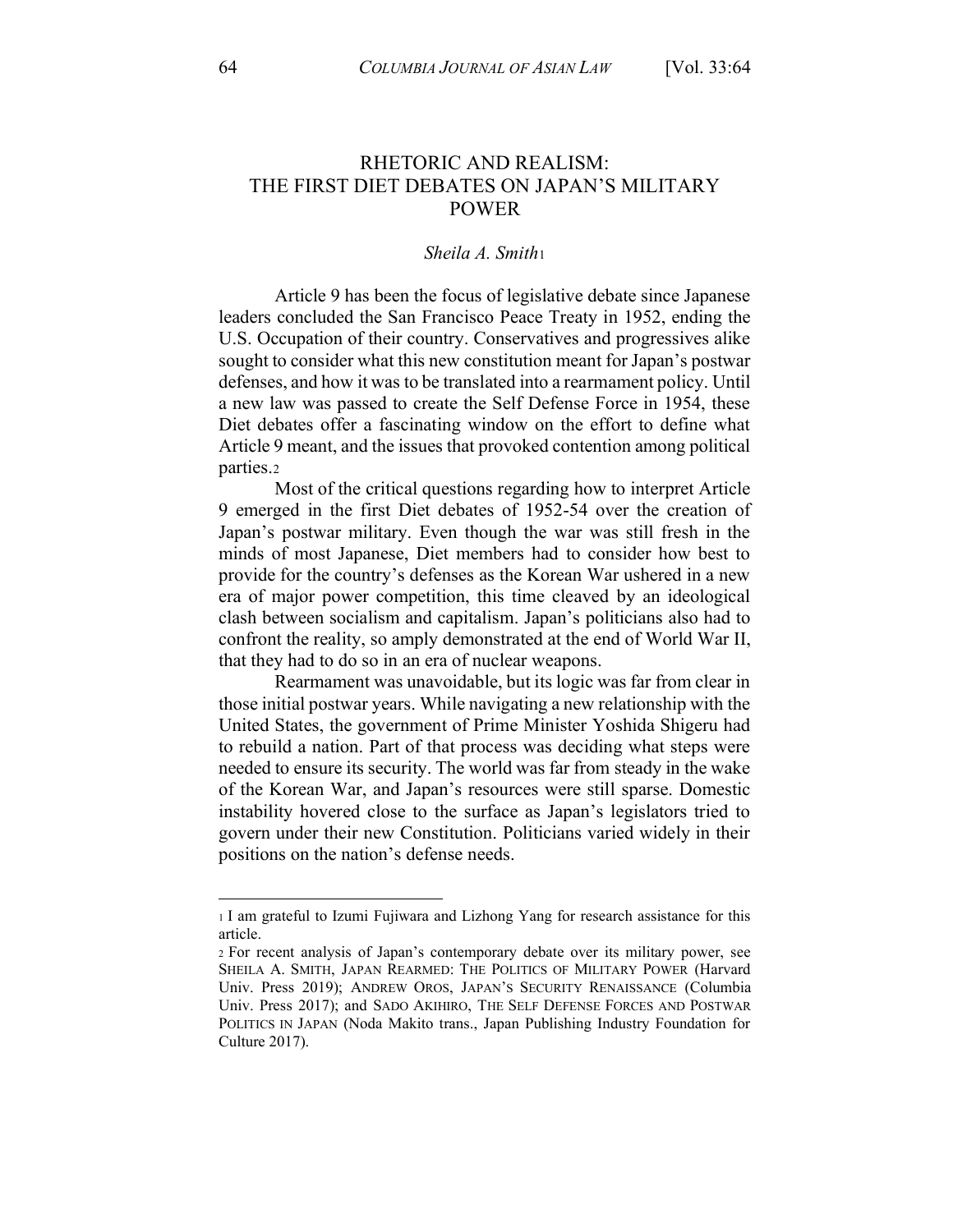It was up to Japan's legislators to interpret what Article 9 meant for the defense of the country. Analyzed here are the early deliberations between the Cabinet members of Prime Minister Yoshida's government and Japan's Diet members on how to conform to the rhetorical restraints contained in Article 9. While there was no advocacy for challenging the idea that Japan would not use force aggressively, judgments on what Japan could do to defend itself varied considerably. For some, a police and coast guard were sufficient, while for others, a military was indispensable. The discussions eventually led to the legislation that created the Self Defense Force (SDF) in 1954. But what was also clear from the early days of these deliberations is the defining role of the United States in shaping Japan's military choices. Relying on the U.S. was acceptable to some, but deeply problematic for others.

# ARTICLE 9: TRANSLATING RHETORIC INTO POLICY

Japan emerged from occupation with a new Constitution, one written for it by the staff of the Supreme Commander of the Allied Powers but one that gradually was embraced by the Japanese people. When the Constitution was drafted in 1946, it was designed to demilitarize an aggressive nation. It was revolutionary in its intent; but it has been used by postwar Japanese as the premise of their engagement with the world: Japan's foreign policy would no longer rely on military power as its primary instrument.3

ARTICLE 9. (1) Aspiring sincerely to an international peace based on justice and order, the Japanese people forever renounce war as a sovereign right of the nation and the threat or use of force as means of settling international disputes.

(2) In order to accomplish the aim of the preceding paragraph, land, sea, and air forces, as well as other war

<sup>3</sup> Today as Prime Minister Abe seeks to amend Article 9, he has no interest in changing the language of the first paragraph. Others in the LDP would like to rewrite the second paragraph, but Abe seeks to add another few sentences to the effect that the existing Self Defense Force is constitutional. The LDP has yet to incorporate this suggestion in a new draft, however. *See* COUNCIL ON FOREIGN RELATIONS, *Japan's Constitutional Debate* (Nov. 5, 2019, 12:36 AM), https://www.cfr.org/interactive/japanconstitution/.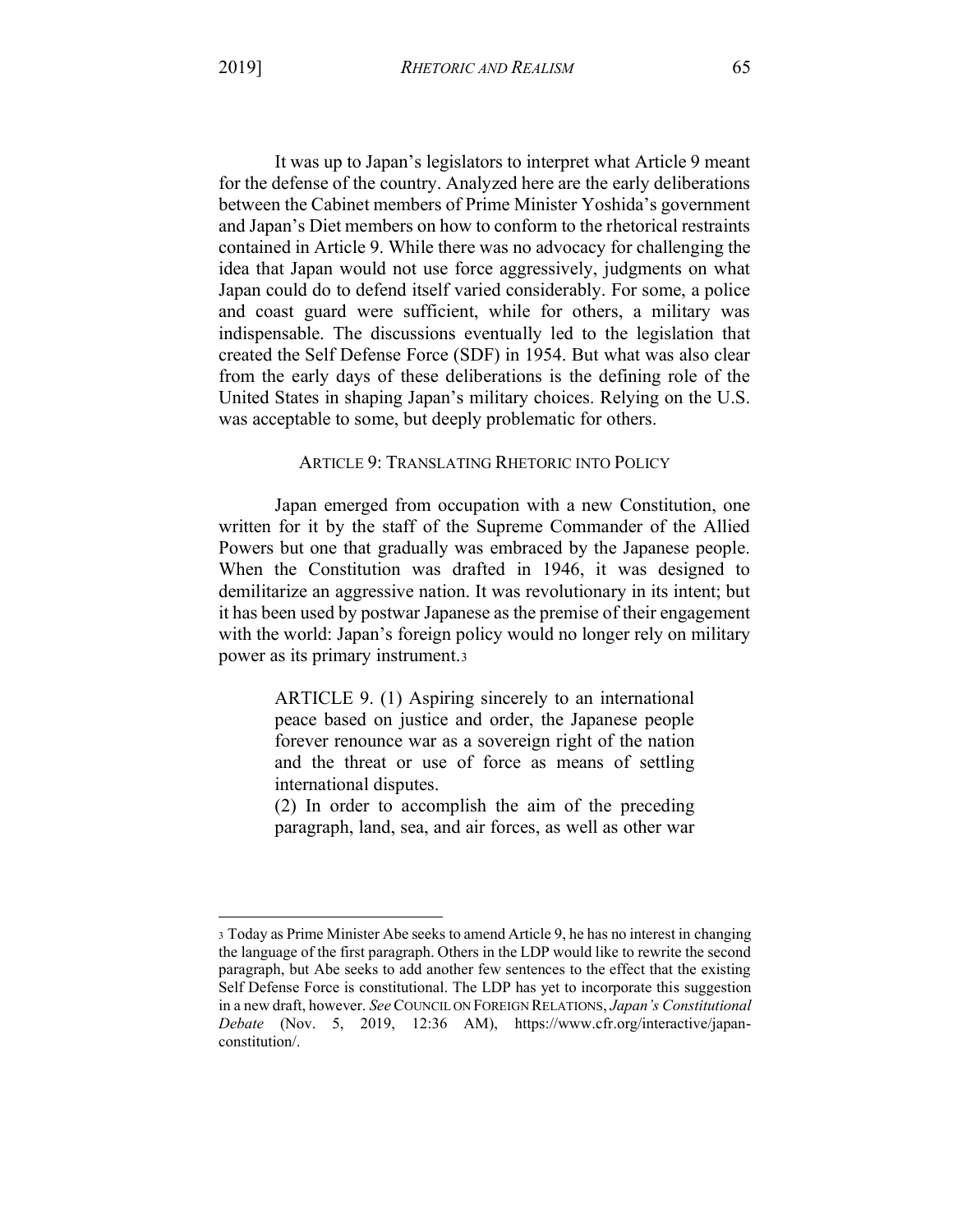potential, will never be maintained. The right of belligerency of the state will not be recognized. <sup>4</sup>

The two paragraphs of Article 9 represented a complex bargain between the staff of General Douglas MacArthur, the Supreme Commander of the Allied Powers, and the Japanese politicians who led their country under occupation. The first paragraph, which committed the Japanese people to "forever renounce war as a means of settling international disputes," language was taken from a diplomatic pact made after World War I by many nations interested in forestalling war. Yet Japan's government did not accept full disarmament, and argued for the inherent right of self-defense as stipulated in the Charter of the new United Nations.5

Once sovereignty was restored, however, Japan's political leaders had to grapple with how to provide for external defense. Legislative debate began on how to consider Japan's external defense needs. The Diet role in shaping the contours of Japan's military power began with the legislation for creating the SDF, and many of the ideas and the differences that emerged then continued to shape policy-making for decades thereafter. <sup>6</sup> Legalistic, and at times, euphemistic, Diet

<sup>4</sup> NIHONKOKU KENPŌ [KENPŌ] [CONSTITUTION] (Japan),

http://japan.kantei.go.jp/constitution and government of japan/constitution e.html. 5 This interpretation of the UN Charter's language as permitting Japan's own right of self-defense was put forward in Diet committee debates put forward when the Constitution was being drafted in 1946. The chair of the review committee for the Bill for Revision of the Imperial Constitution, Liberal Party member Ashida Hitoshi, oversaw the Diet deliberations on how to amend the draft presented by SCAP. Ashida is credited with finding the compromise between Socialist and Kaishinto Party members on Article 9 that allowed Japan to claim the right of self-defense. For a full discussion of his role, see MIYANO NOBORU, SAIGO NO LIBERARISUTO - ASHIDA HITOSHI (Tokyo: Bungei Shunju, 1987).

<sup>6</sup> For the first several decades post World War II, citizens used the Japanese courts to challenge the government's defense choices, particularly on the continued presence of U.S. military forces on Japanese soil. But the courts also began to hear cases of challenge to the government's interpretation of Article 9. In 1973, the District Court of Sapporo ruled the SDF unconstitutional in the Naganuma Nike case, prompted by the SDF plan to install radar and missile systems in a national forest. The Sapporo High Court overturned the ruling on a technicality, and Japan's Supreme Court upheld the High Court ruling. The Japanese Supreme Court has refused to rule on the constitutionality issue, claiming that the nation's defenses are best determined by the legislature (reference to "the political question" rule). For an excellent overview of these legal debates, see Sayuri Umeda, *Law Library of Congress, Japan: Article 9 of the Constitution*, LAW LIBRARY OF CONGRESS (2006), https://www.loc.gov/law/help/japanconstitution/article9.php. For a more detailed history of the Naganuma Nike case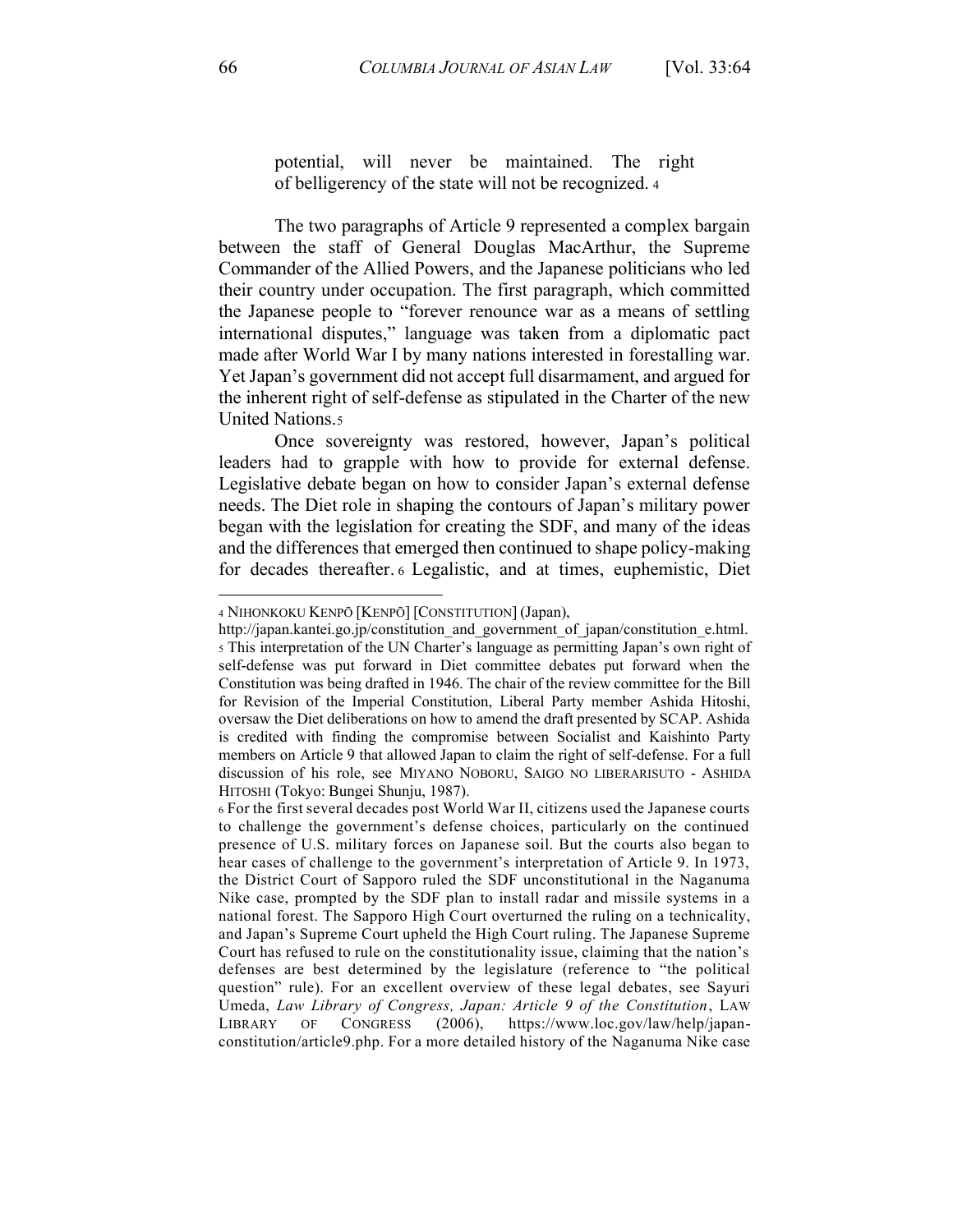debates matter most in shaping public understanding of the constraints (*hadome*) imposed on Japan's postwar military. This political interpretation of Article 9 in the Diet reflected the shifting contours of political compromise on what the Self Defense Force (SDF) can and cannot be allowed to do.

Over time, Japanese politicians and bureaucrats developed the rhetorical framework within which military power would be justified. New words would be created, for weapons and for operations, that conformed to the language of Article 9. 7 Bureaucrats carried around a text full of Diet testimony that set the precedent for future decisions. Few challenged the language of the first paragraph of Article 9, but at the center of Japan's postwar debate over military power was the second paragraph. Perhaps the most important debates surrounded the meaning of the phrase "war potential," or *senryoku*. Defining the meaning of war potential was central to determining how to rearm.

A word that does not appear in Article 9, however, has been just as important: *jieiken*, or the right of self-defense. As Japan's politicians considered the U.S. Occupation authorities' draft of their new Constitution, they pointed to the UN Charter and argued that all nations had an inherent right to defend themselves. This interpretation of Article 9 became the premise of Japan's rearmament, and the limited purpose of Japan's military was reflected in its name, the Self Defense Force (*jieitai*).8

and the judiciary's role in determining the constitutionality of Japan's SDF, see William R. Slomanson, *Judicial Review of War Renunciation in the Naganuma Nike Case: Juggling the Constitutional Crisis in Japan*, 9 CORNELL INT'L L.J. 24 (1975); *see also* Po Liang Chen & Jordan T. Wada, *Can the Japanese Supreme Court Overcome the Political Question Hurdle?*, 26 WASH. INT'L L.J. 349 (2017). 7 For examples of the language devised over the years to describe Japan's military capability and SDF missions, see Sheila A. Smith, *In Search of the Japanese State*, *in* DOING FIELDWORK IN JAPAN 156-75 (Theodore C. Bestor et al. eds., Univ. of Hawaii Press 2003).

<sup>8</sup> The United Nations Charter commits its members to forego the use of military force and to commit to a peaceful resolution of differences. It also promises a collective response to military aggression. However, it recognizes the "inherent right of individual or collective self-defense" in Chapter VII, Article 51:

Nothing in the present Charter shall impair the inherent right of individual or collective self-defence if an armed attack occurs against a Member of the United Nations, until the Security Council has taken measures necessary to maintain international peace and security. Measures taken by Members in the exercise of this right of self-defence shall be immediately reported to the Security Council and shall not in any way affect the authority and responsibility of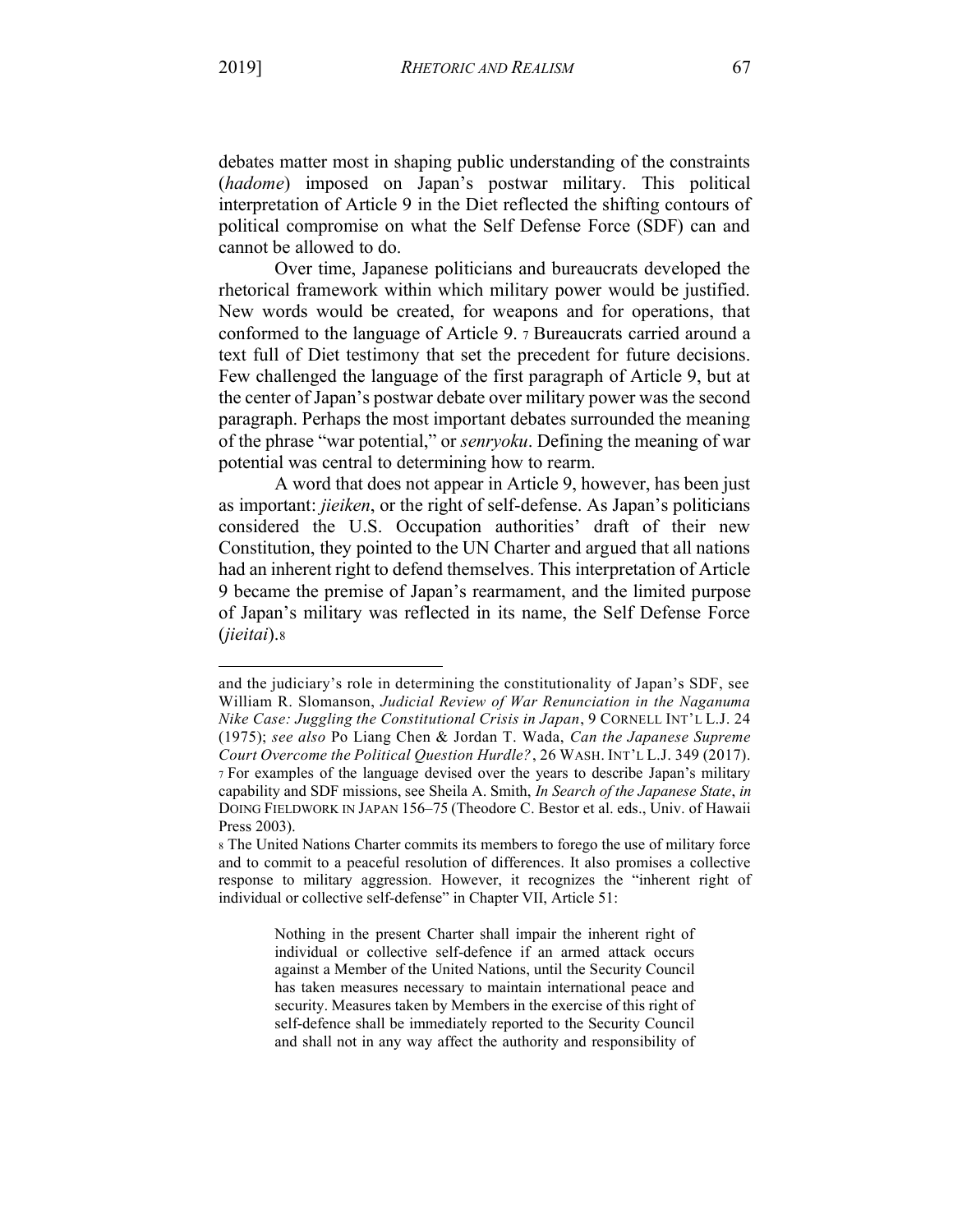Japan's postwar political leaders did not accept complete disarmament, and instead argued for the right of self-defense. The Diet then became the locus of political debate over how to interpret and how to implement that right. In the decade after Japanese regained their sovereignty, positions on Article 9 differed considerably within and between political parties. These differences were over what Article 9 meant for rearmament, as well as how it was to shape Japan's security relationship with the United States. Conservatives were also divided over whether Japanese sovereignty required revising the document.

But it was with a realist gaze that Japan's government sought to implement their military goals. Embracing the limited purpose of their postwar military, Yoshida Shigeru and his successors in the LDP put forward rearmament plans that would build a military capability sufficient for territorial defense. Supported by its alliance with the United States, Tokyo navigated the tensions of the Cold War, and found its place in the strategy that Washington provided for deterring nuclear threat. Unlike U.S. allies in Europe, Japanese leaders did not seek to shape U.S. nuclear strategy, and rarely emphasized the nuclear element in its postwar security.

#### EARLY VIEWS ON JAPAN'S MILITARY OPTIONS

The basic task of rebuilding Japan's military power was addressed in Diet debate in 1952-53 when legislation was being prepared by the government of Prime Minister Yoshida Shigeru. Diet discussions over what sort of military force Japan would need began shortly after the San Francisco Peace Treaty came into force on April 28, and the Yoshida Cabinet led deliberation on rebuilding the institutions needed to govern. Some were easier than others, and the Diet debate over how to provide for Japan's external defenses took time. Three Diet sessions were needed to complete the laws that officially created the SDF and the bureaucracy responsible for managing Japan's defenses, the Defense Agency.9

the Security Council under the present Charter to take at any time such action as it deems necessary in order to maintain or restore international peace and security.

U.N. Charter art. 51, https://www.un.org/en/charter-united-nations/. 9 Japan's postwar defense needs were deliberated in the 15th, 16th, 17th, and 18th

Sessions of the Diet. Deliberations began on how to prepare for the defense of Japan in the Budget Committee of the Lower House in December 1952, and then continued in the Foreign Affairs Committee through 1953. The Upper House Budget Committee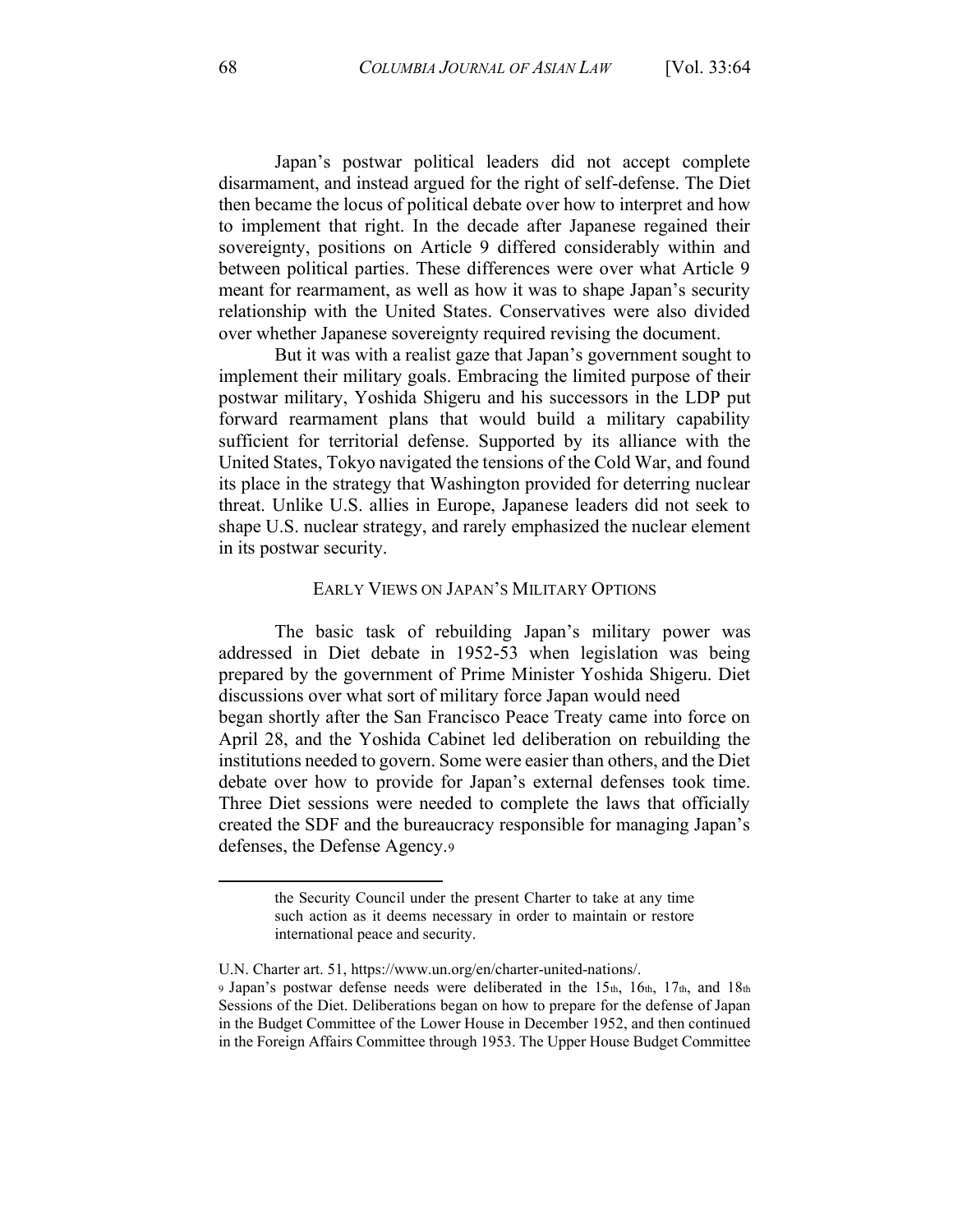Political leaders were divided not only on how to consider Article 9's prescription, but also had divergent views on Yoshida's decision to rely on the United States against any external threats. Even Yoshida's own party, the Liberal Party, was divided. Hatoyama Ichiro, the prime minister's rival within the party, openly disagreed with Yoshida on how to interpret Article 9 and he was wary of associating Japan too closely with Washington. Shigemitsu Mamoru, a strong proponent of Japanese rearmament and Constitutional revision, led *Kaishinto*, the party most closely associated with the conservatives of the prewar era.10 The Socialist Party was similarly divided on the issues that shaped defense policy. Two groups within the Socialist party, a leftist branch led by Kamikawa Jotaro and a rightist group led by Suzuki Mosaburo, were also integral to these early deliberations. Socialists on the left argued for unarmed neutrality; their fellow Socialists on the right, however, were far more willing for Japan to rearm and establish greater independence from the United States.

Initially, the Japanese government, led by Prime Minister Yoshida Shigeru, resisted the idea that a new military was necessary. Japan already had a National Safety Force (*hoantai*), which had been created under the U.S. Occupation to maintain domestic order.11 The Director General of the Safety Agency, Kimura Atsutaro, responsible for the maritime force, repeatedly argued that his agency was evidence that Japan was not interested in military power and that if a foreign country "unlawfully invades" (*fuhō shinnyū*), the National Safety Force and the police were adequately prepared to respond. In short, domestic law enforcement agencies were sufficient. When pressed by Socialist

followed with their deliberations throughout 1953 Legislation for the Self Defense Law and the Establishment of the Defense Agency Law was presented in the  $16<sub>th</sub>$ Session, and was passed in the Lower House on May 7, 1954 (by a vote of 277-138) and in the Upper House on June 2, 1954 (by a vote of 152-79). In the wake of the Upper House vote, however, members passed a resolution that banned the dispatch of the SDF overseas. Subsequent conversations in the Diet would continue to focus on how to develop a "defensive" military doctrine as well as on the decision-making over what types of weapons the SDF would be allowed to have.

<sup>10</sup> *Kaishinto* is often translated into English as the Progressive Party. I have chosen to retain the Japanese name of the party in order to avoid confusing *Kaishinto* with Japan's postwar progressives, the Socialist and Communist parties. In the early postwar politics of Japan, *Kaishinto* was seen as an ultra-conservative party due to its association with the prewar government.

<sup>11</sup> After the war, Japan created a decentralized police force in 1947 at the direction of Occupation authorities. It also created a National Safety Force to protect its maritime territory. The National Safety Agency directed the National Safety Force while the police were organized by municipality across Japan.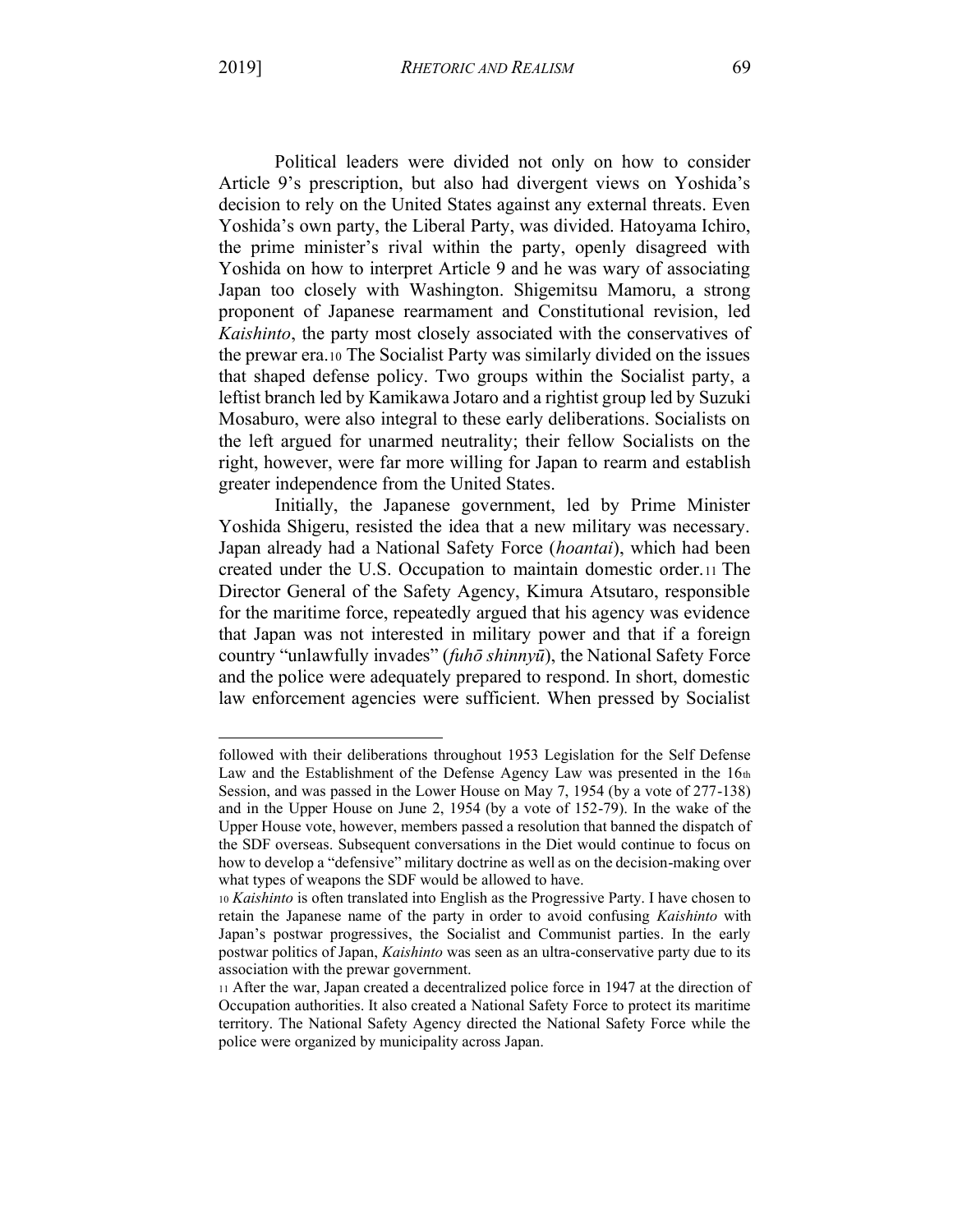Diet member Inamura Junzo about whether the National Safety Force was exercising with a foreign invasion in mind, it put Kimura on the defensive. He argued that at the time, the National Safety Force was focused on ensuring domestic stability and the possible interference by foreign nations in destabilizing Japan. Kimura stumbled over his language as he claimed that dealing with foreign intervention within Japan was different from war; he said the Constitution prevented Japan from exercising its right to initiate war (*kokken no hatsudo*).12

Prime Minister Yoshida sidestepped the convoluted rhetoric that Kimura had used, and instead presented a more pragmatic case for limiting Japan's military aims. Japan would not rearm because it had no money and because of the restraints of the Constitution. But Yoshida also saw his country's external environment differently than Kimura. Reflecting the idea that the Cold War now pitted a group of powers against another, Yoshida argued that the likelihood was that a "collective attack" *(shudanteki kōgeki)* would need to be repelled by "collective defense preparations" (*shudanteki bōbi*), and that was why Japan and the United States had concluded a bilateral security treaty.13

Nakasone of the *Kaishinto* took a different tack; he pointed out that the minesweeping operations conducted by the National Safety Force had already supported U.S. operations in the Korean War. When the Foreign Minister Okazaki Katsuo replied that Japan's forces were allowed to do "peaceful work" (heiwa no shigoto), Nakasone ridiculed his statement, saying it sounded more like something the U.S. Secretary of State should say than something Japan's Foreign Minister should.14 Other members of the *Kaishinto* were less provocative, arguing that whatever the name of the force was, it should be able to handle an invasion of Japan. Eventually, the *Kaishinto* came around to Yoshida's way of thinking. For example, Suma Yakichiro argued in the Foreign Affairs Committee in July of 1953 that a defense force that reflected

<sup>12</sup> 第一類第十八号 予算委員会議録第七号 昭和二十七年十二月四日 [Budget *Committee of the House of Representatives, 15th Diet Session 1-9 (1952)*], http://kokkai.ndl.go.jp/SENTAKU/syugiin/015/0514/01512040514007.pdf.

<sup>13</sup> *Id.* For a discussion of the first U.S.-Japan security treaty, see MARTIN E. WEINSTEIN, JAPAN'S POSTWAR DEFENSE POLICY, 1947-1968 (Columbia Univ. Press 1971).

<sup>14</sup> 第一類第十八号予算委員会議録第七号昭和二十七年十二月四日 [Budget *Committee of the House of Representatives, 15th Diet Session 17 (1952)*], http://kokkai.ndl.go.jp/SENTAKU/syugiin/015/0514/01512040514007.pdf.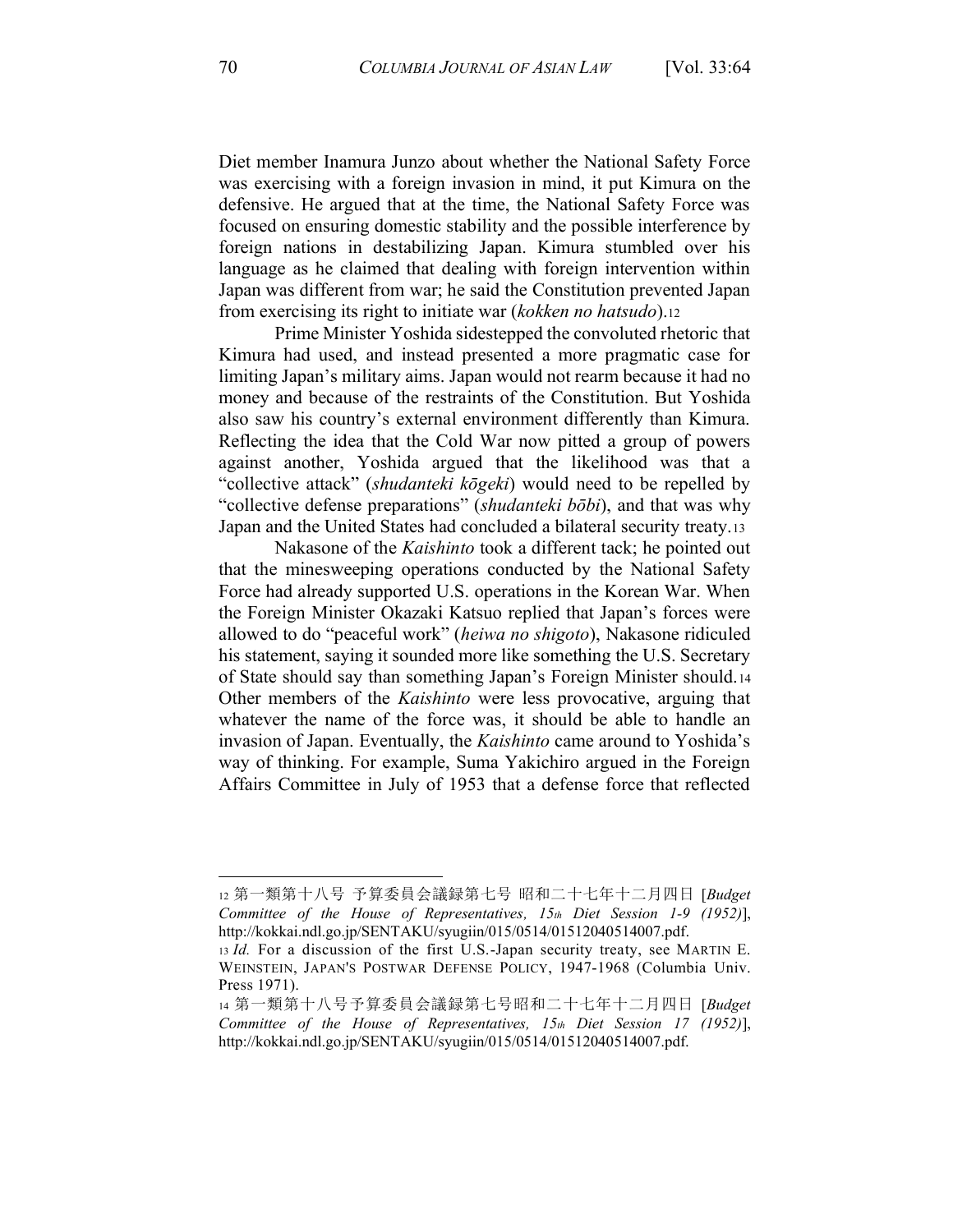Japan's diminished national strength (*kokuryoku*) should not require a

Constitutional revision.15 Perhaps the biggest difference among the Liberal and *Kaishinto* conservatives was whether to revise the Constitution. Yoshida resisted the connection between building a postwar military and Constitutional revision, arguing instead that a limited military capability was consistent with the spirit of Article 9. Hatoyama, however, was far more cautious about rearmament, and argued that it would require revision of Article 9. The *Kaishinto*, with which the Liberals would ultimately align, agreed that revision was not necessary for rearmament, but ultimately, they would be troubled by the direction of the Yoshida Cabinet's approach to rearmament. By late 1953, *Kaishinto*'s Nakasone Yasuhiro, one of the most outspoken critics of Yoshida and the Liberal Party, began to see the postwar agreements with the U.S. as a problem. Building a military without war potential (*senryoku naki guntai*) made little sense to Nakasone.16

# YOSHIDA'S POLITICAL CHOICES AFTER SAN FRANCISCO

Two meetings in 1953 outside of the Diet focused political deliberations on rearmament. One reflected an attempt to overcome differences within the conservatives over how to approach Japan's postwar military power. The second was a critical discussion between Tokyo and Washington over the U.S. role in shaping the goals and the process of Japanese rearmament. A domestic political alliance among conservatives on rearmament was created in the Yoshida-Shigemitsu

<sup>15</sup> 第一類第五号外務委員会議録第十七号昭和二十八年七月二十一日 [*Committee on Foreign Affairs of the House of Representatives, 16th Diet Session 1- 14 (1953)*], http://kokkai.ndl.go.jp/SENTAKU/syugiin/016/0082/01607210082017.p df.

<sup>16</sup> Nakasone's criticisms of the government can be found in the 第一類第十八号予算 委員会䆠䥢ㅜ二号ᱝ和二十八年十二ᴸ三ᰕ [*Budget Committee of the House of Representatives, 18th Diet Session 1-2, 13 (1953)*], http://kokkai.ndl.go.jp/SENTAKU/ syugiin/018/0514/01812030514002.pdf; Others in *Kaishinto* also pressed the Yoshida Cabinet to explain what was wrong with rearming. See 第一類第十八号予算委員会 議録第三号昭和二十八年十一月二日 [Budget Committee of the House of *Representatives, 17th Diet Session 1-46 (1953)*], http://kokkai.ndl.go.jp/SENTAKU/sy ugiin/017/0514/01711020514003.pdf; see also 第一類第十八号予算委員会議録第 四号ᱝ和二十八年十一ᴸ三ᰕ [*Budget Committee of the House of Representatives, 17th Diet Session 1-34 (1953)*], http://kokkai.ndl.go.jp/SENTAKU/syugiin/017/0514/0 1711030514004.pdf.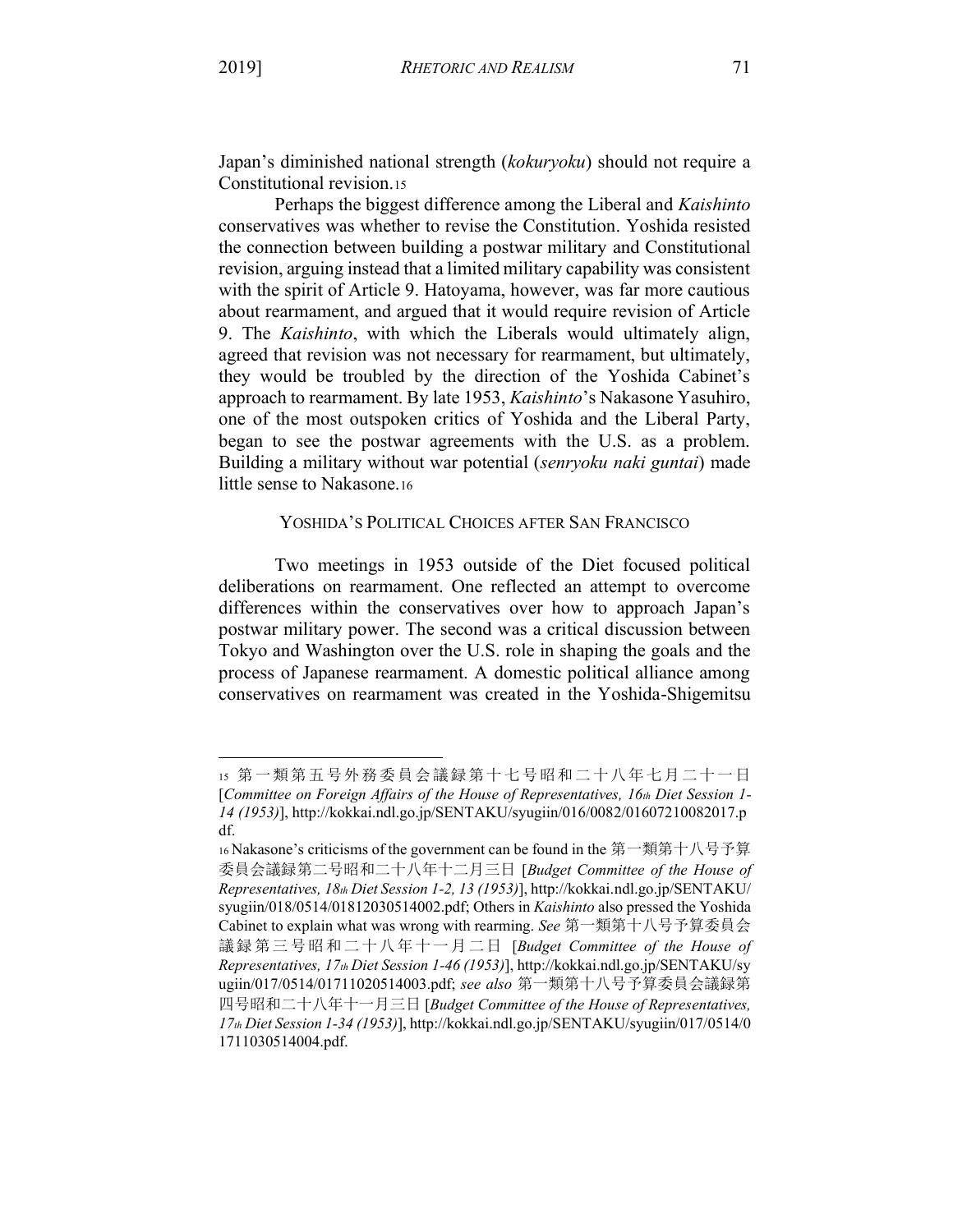meeting; the division of labor between a new Japanese military and U.S. forces was created in the second.

The first meeting resulted in a compromise between Yoshida and Shigemitsu over rearmament on September 27, 1953, in what later became known as the Tokyo Kaidan. The Liberal and *Kaishinto* leaders agreed in principle on what sort of military Japan needed and how it would align itself in the growing tensions of the Cold War. The Yoshida-Shigemitsu meeting set in motion the drafting by members of their parties of principles that would guide the Diet legislation for the Self Defense Force. Two basic principles were agreed upon: first, given the regional security changes afoot, it was time for Japan to create a long-term rearmament plan; and second, they would begin by turning the National Safety Force into a Self Defense Force.17

A second, and equally important, meeting was held between Yoshida's emissary, Ikeda Hayato, and Assistant Secretary of State Walter Robertson in Washington, D.C. the following month. The aim was to explore how the U.S. would support Japan's rearmament. Both governments agreed that the Soviet Union posed an imminent threat to Japan. Based on that assumption, their assessments of Japan's defense needs emerged, but they were very different in scale. Ikeda's "personal" plan presented far smaller ground and air forces than the U.S. recommended. But Japanese thinking about its navy was more expansive than that of the U.S., undoubtedly reflecting the U.S. desire for its own navy to dominate in the Pacific. But it was the central issue of the role of U.S. forces in Japan and their role in Japan's defenses that was the crux of the meeting. Ikeda conveyed his government's worry that the Japanese public would side with the Socialists should U.S. forces remain much longer on Japanese soil, and argued for greater military assistance for Japan.18 U.S. officials, at the behest of Secretary of State John Foster Dulles, told their Japanese counterparts that, "Japan cannot expect U.S. to carry the burden over a long period with forces

<sup>17</sup> SMITH, *supra* note 2, at 55-89.

<sup>18</sup> There were multiple meetings between Ikeda and Deputy Assistant Secretary Robertson. The details on the U.S. and Japanese views on defense planning, economic and military assistance, and the role of U.S. forces in Japan can be found in official cables between officials at the Embassy of Japan, the Joint Chief of Staff, and the Department of State in Washington, DC between October 1-20, 1953. Cables from the Embassy in Tokyo to Secretary of State John Foster Dulles on October 1, 1953 reflect the initial Ikeda Robertson meeting, and Secretary Dulles' response on October 9, 14, and 20 reveal the U.S. expectation was nothing short of full Japanese rearmament. *See* FOREIGN RELATIONS OF THE UNITED STATES, 1952-1954, CHINA AND JAPAN, Vol. XIV, Part 2, docs. 694, 698, 699, 701, 704, 713, 714 (David W. Mabon et al. eds., Government Printing Office 1985).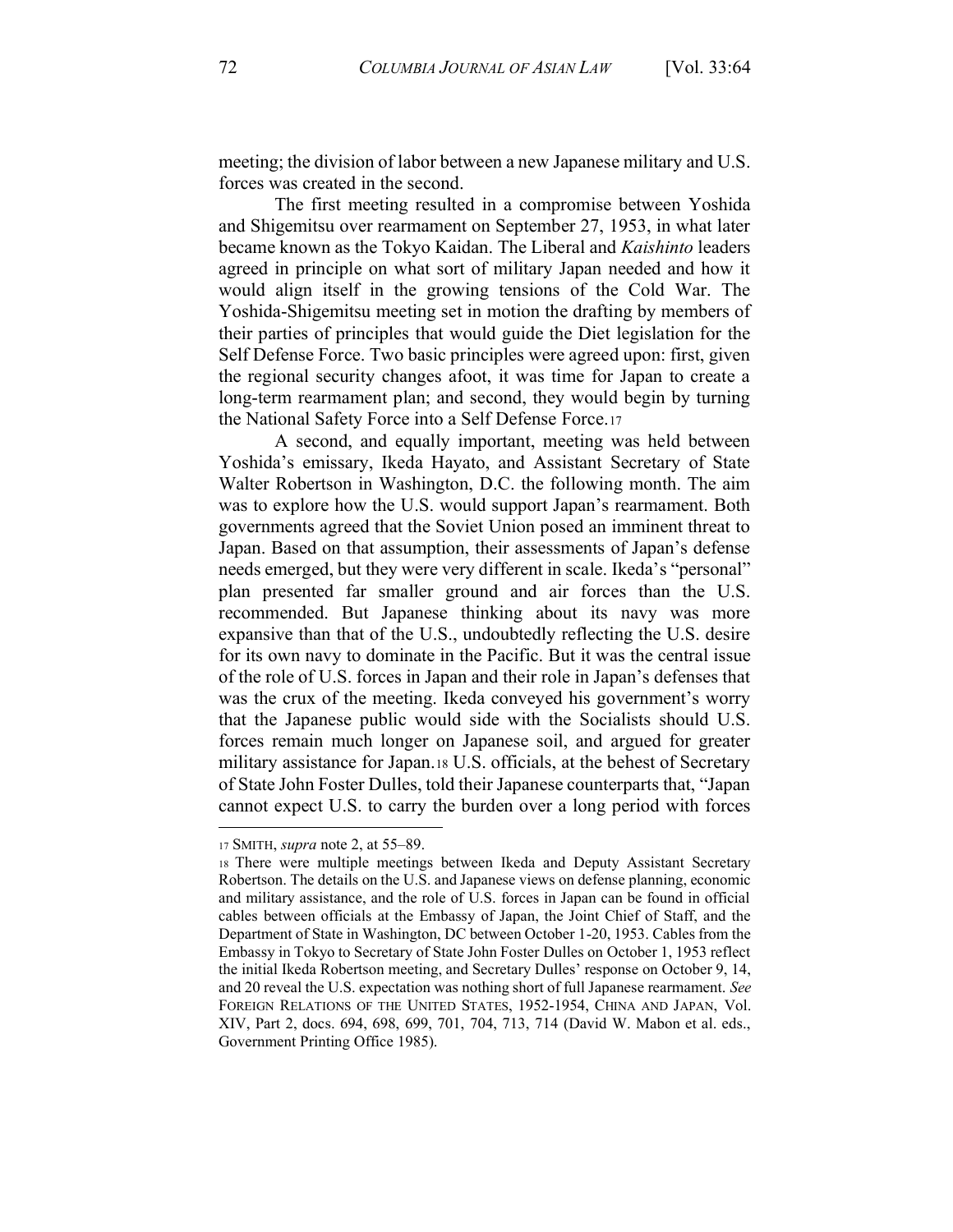the world over. We want to withdraw forces from Japan just as soon as Japan can take care of its own security. We'll remain available to help." 19 For different reasons, both Tokyo and Washington were anxious to reduce U.S. forces and prepare Japan to take over their role in Japan's defense. A bilateral Mutual Defense Assistance Treaty was concluded, a vital step in acquiring U.S. weaponry for the newly formed Self Defense Force.20

Once these basic premises for rearmament were set, Diet deliberations settled on three basic questions. First, why avoid the word military? The National Safety Force (*h*<sub>o</sub>antai) formed during the occupation had served as a maritime law enforcement force, and had housed the minesweepers sent to help U.S. forces during the Korean War. For many, including the Director Generation of the National Safety Agency, this force was sufficient, and it would be fine if some saw these forces as a military. Yet to call them such was unacceptable. Much Diet debate was conducted over why Japan's new force *(tai*) could not be called a military (*gun*). Prime Minister Yoshida began to refine his answers to this question of definition, introducing a new definition for how to distinguish war potential (*senryoku*) in November 1953.21

Kono Mitsu, a member of the rightist Socialist Party, asked Yoshida whether the various terms used in the Yoshida-Shigemitsu memo and in the Japan-U.S. Joint statement all conformed to the current Constitution, revealing the range of terms now in circulation about Japan's new military: self-defense force *(jieitai)*, Japanese military

<sup>19</sup> *Id.* doc. 698.

<sup>20</sup> There are competing views of just how important the Ikeda-Robertson talks were in setting the trajectory of Japan's defense plans. An account of the talks published by Miyazawa Kiichi, who took notes during the meeting, suggested that Ikeda took a detailed plan with him to the talks, but more recent scholarship suggests that the U.S. Joint Chiefs were uninterested. *See* Uemura Hideki, *Ikeda-Robertson kaidan to bǀeir\oku ]ǀk\ǀ mondai* [*Ikeda-Robertson Talks and the Development of Japanese Defense Forces*], 1994 KOKUSAI SEIJI 182 (1994).

<sup>21</sup> The Director General of the Safety Force Kimura suggested that *senryoku* were forces capable of a military invasion, but a member of the Hatoyama faction asked that his comment be struck from the Diet record as it might suggest to other Asian countries that Japanese politicians were thinking of invasion. Kimura agreed to have the word *shinrayku sensō* (a war of invasion) struck from the Diet record. See comments by Miki Takeshi, 第一類第十八号予算委員会議録第四号昭和二十八年十一月三日 [*Budget Committee of the House of Representatives, 17th Diet Session 1-34 (1953)*], http://kokkai.ndl.go.jp/SENTAKU/syugiin/017/0514/01711030514004.pdf.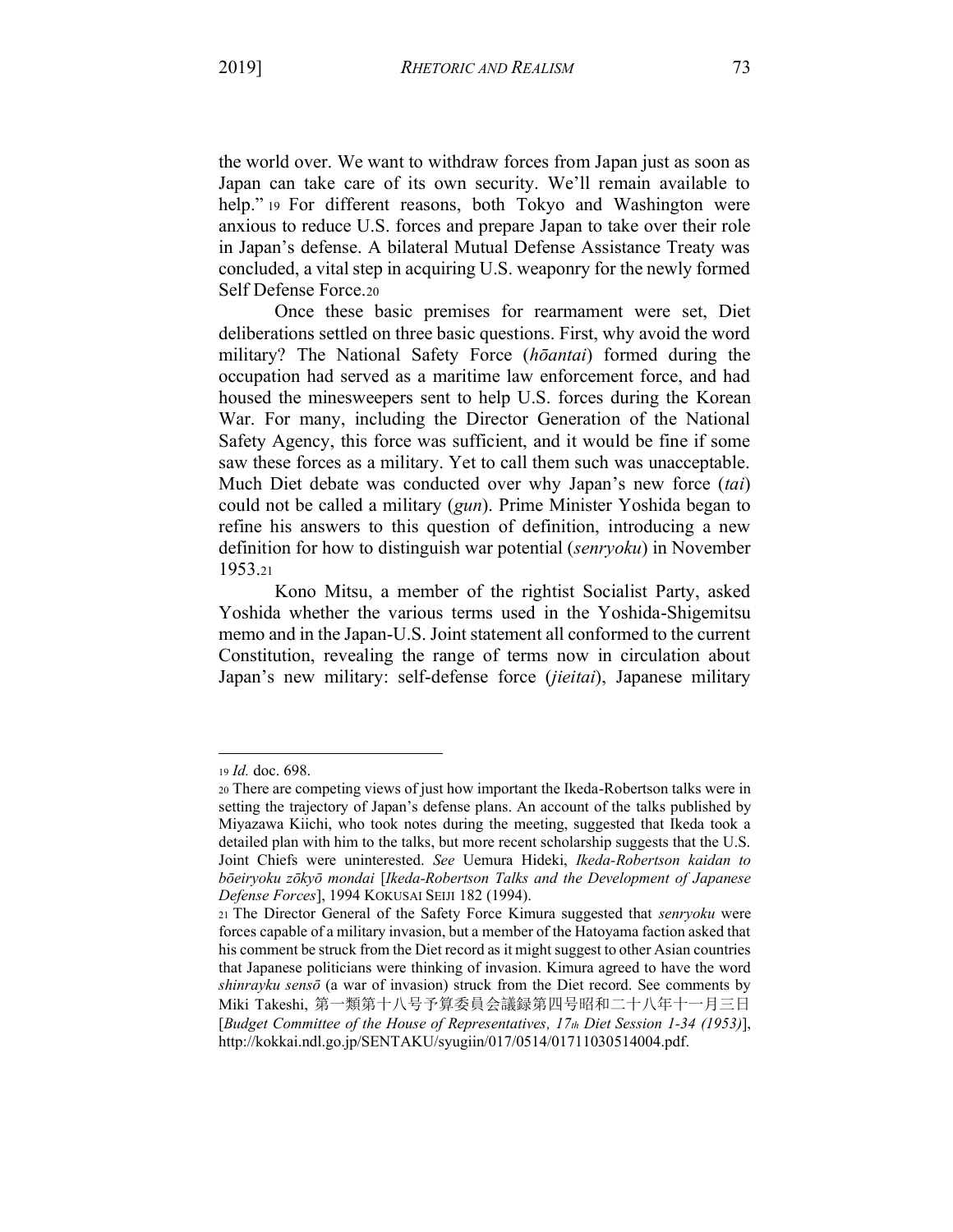(*Nihongun*), defensive military (*bǀeitai*), a Japanese defensive military (*Nihon no Bōeigun*).22

Beyond the semantics, questions about how much military capability would trigger a Constitutional revision remained. Here there were a variety of views. For Ishibashi Tanzan, a member of the rightist Socialists, it would be necessary to revise the Constitution if the Yoshida Cabinet wanted the new forces to handle Japan's external defenses.23 Even some in Yoshida's own party were suspicious of what the prime minster agreed to in his meeting with *Kaishinto*'s Shigemitsu, pointing out that *Kaishinto* members seemed to think that a Self Defense Force possessed war potential (*senryoku*). <sup>24</sup> A member of the leftist Labor Farmers Party, Kuroda Hisao, took issue with Yoshida's distinction between indirect and direct invasion, calling Yoshida's idea of developing self-defense capability as nonsense (*detarame*). He went on to say that Japanese  $-\,$  like himself  $-$  would defend Japan if the country were attacked, implying there was no need to build a new military system.25

But Yoshida stood firm. When subjected to *Kaishinto* member Matsumura Kenzo's query on the use of the word "military" (*gun*), Yoshida and Director General Kimura both replied with this intent: the word *guntai*, or military, was not the issue. Rather it was the level of their capability. Whatever they were to be named, Japan's forces could not have the power to pursue modern warfare (*kindaisen no chikara*). This was in keeping with the prohibition on war potential, (*senryoku*), contained in Article 9.26

By late 1953, Prime Minister Yoshida further developed his government's thinking: Japan would strengthen the National Safety

<sup>22</sup> 第一類第十八号 予算委員会議録第四号 昭和二十八年十一月三日 [Budget *Committee of the House of Representatives, 8 (1953*)], http://kokkai.ndl.go.jp/SENTA KU/syugiin/017/0514/01711030514004.pdf.

<sup>23</sup> ᱝ和二十八年十ᴸ三十一ᰕ 㹶䆠䲒会䆠䥢ㅜ三号 [*Plenary Session of the House of Representatives, 16th Session of the Diet, 35-38 (1953)*], http://kokkai.ndl.go.jp/SEN TAKU/syugiin/017/0512/01710310512003.pdf.

<sup>24</sup> Nakamura Umekichi, a member of Hatoyama's faction in the Liberal Party, pointed out that after Yoshida had met with Shigemitsu, Kaishinto members began calling a Self Defense Force "war potential" (senryoku). See 第一類第十八号 予算委員会議 䥢ㅜ三号 ᱝ和二十八年十一ᴸ二ᰕ [*Budget Committee of the House of Representatives, 16th Session of the Diet, 1-46 (1953)*], http://kokkai.ndl.go.jp/SENT AKU/syugiin/017/0514/01711020514003.pdf. <sup>25</sup> *Id.*

<sup>26</sup> 第一類第十八号 予算委員会議録第四号 昭和二十八年十一月三日 [*Budget Committee of the House of Representatives, 16th Session of the Diet, 8 (1953)*] http://kokkai.ndl.go.jp/SENTAKU/syugiin/017/0514/01711030514004.pdf.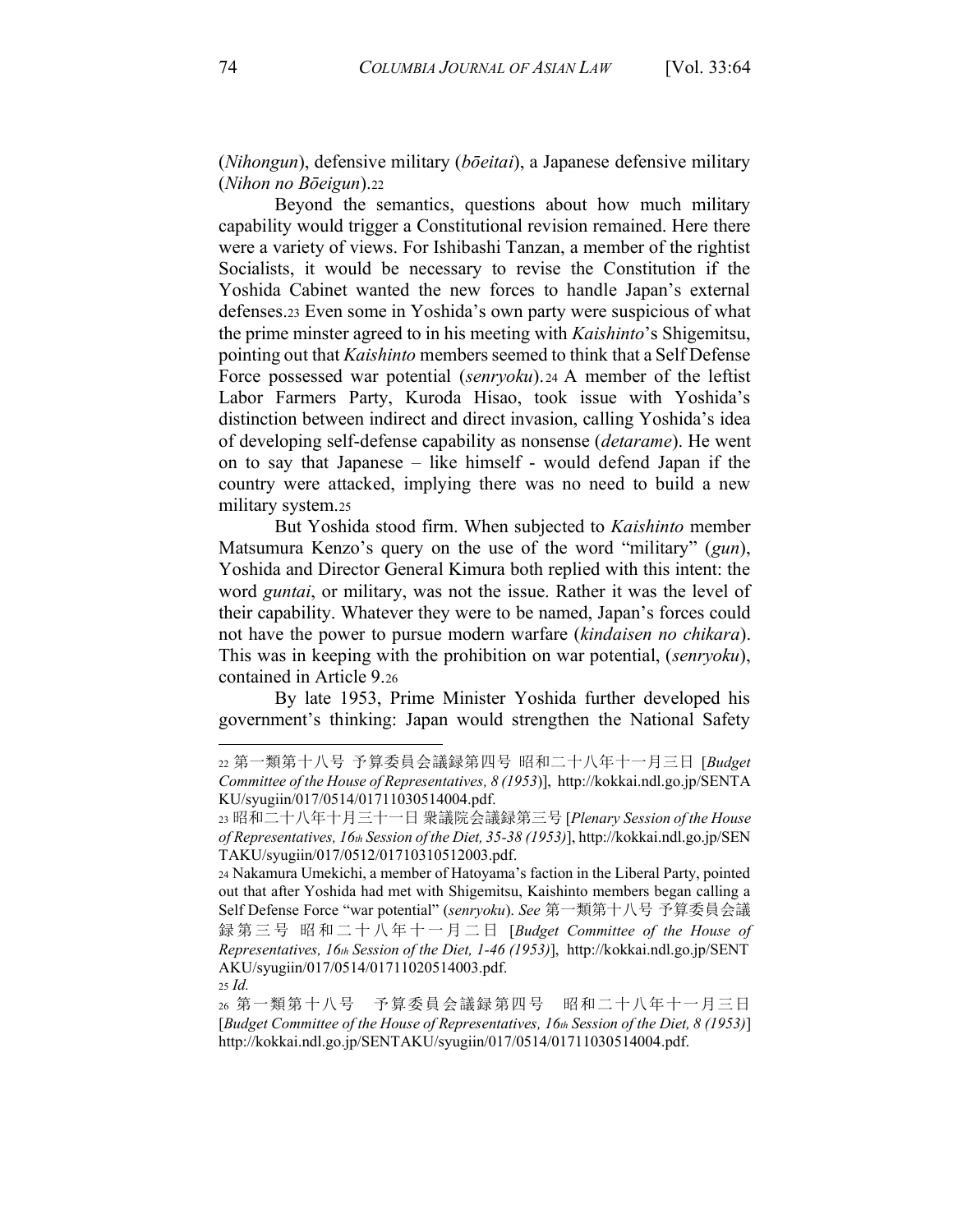Force, and if it were to reach the level of having war potential (*senryoku*), then it would be necessary to revise the Constitution. His argument revolved around the need to replace the military power of the United States. This presence of foreign troops (*takoku no guntai*) was a temporary measure, he insisted, and to end it, Japan needed its own military capability to replace it. Yoshida emphasized, however, that Japan was nowhere near being able to build that level of capability.27

This was far from an abstract parsing of words. One of the backdrops to this Diet conversation on what nature of forces that Japan would require was the seizure by South Korea of Japanese fishing vessels. South Korean President Syngman Rhee had declared a new maritime boundary, calling it a "peace line," on January 18, 1952. This was done after U.S. Assistant Secretary Dean Rusk had sent correspondence to South Korea the previous year describing the U.S. position on the maritime boundary in preparation for the San Francisco Peace Talks. US forces on the peninsula did not challenge this line, and ultimately approved a sea defense zone that roughly coincided with the Rhee line. The U.S. Ambassador in Tokyo, however, pushed back, but to no avail.28

President Rhee informed U.S. officials that any Japanese fishermen who entered this area would be dealt with by South Korea, and the South Korean navy began to seize Japanese fishing and commercial vessels and detain their crews. Japan had little ability to respond when its fishermen were captured. Still under US occupation,

<sup>27</sup> On November 4, Yoshida noted that having a foreign military (*takoku no guntai*) protecting Japan is a temporary measure, and this situation has to be ended through gradual strengthening of Japan's own national defenses. It is here that Yoshida notes that if Japan's military strength reaches the level of war potential (*senryoku*), then the Constitution would need to be revised. It was not, however, necessary at that time. See his remarks in the 第十八部 予算委員会会議録第二号 昭和二十八年十一月四日 「参䆠䲒」 [*Budget Committee of the House of Councilors, 1-28 (1953)*], http://kokkai.ndl.go.jp/SENTAKU/sangiin/017/0514/01711040514002.pdf.

<sup>28</sup> *See* Edwin Allan Lightener, Jr., *The Charge in the Republic of Korea (Lightener) to the Department of State*, *in* FOREIGN RELATIONS OF THE UNITED STATES, 1952-54, CHINA AND JAPAN, Vol. XIV, Part 2, No. 601, 1337 (John P. Glennon ed., 1985). The U.S. and Japanese governments both opposed the ROK navy ship seizure of Japanese commercial and fishing vessels, and the detention of Japanese in Pusan. By 1957, the U.S. reported that 700 ships had been seized. This dispute would continue until 1965 when Japan and the ROK concluded a normalization treaty. *See* Douglas MacArthur, *Telegram from the Embassy in Japan to the Department of State*, *in* FOREIGN RELATIONS OF THE UNITED STATES, 1955-57,JAPAN, Vol. XXIII, Part 1, No. 226, 483 (John P. Glennon ed., 1985); Douglas MacArthur, *Memorandum of a Conversation, Tokyo*, *id.* at No. 71, 164.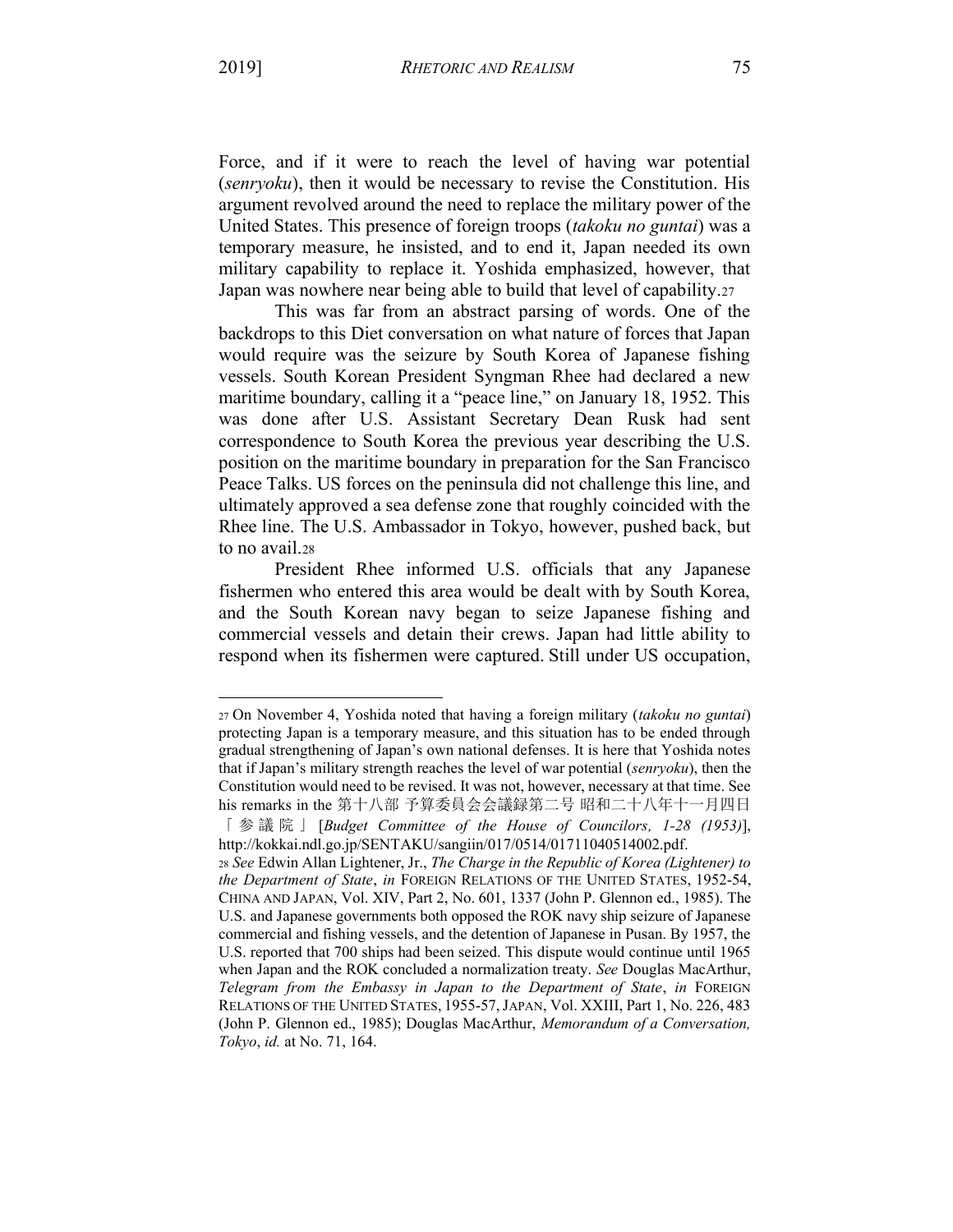the Yoshida Cabinet had to rely on the U.S. and diplomacy for a response. The National Safety Force, the maritime law enforcement agency, had little capability to confront Korean ships. Diet members were unsure how Japan ought to respond, and whether Japan had the right to act in defense of Japanese fishing vessels at the time. The Yoshida Cabinet had yet to reach a conclusion about how other nations might perceive the National Safety Force, as a law enforcement vessel or as a military one. No one argued that Japan should use force against the South Korean vessels, but some worried about what would happen if a National Safety Force vessel were attacked.29 In the Committee on Foreign Affairs meeting following this discussion, a testy debate between Hozumi Shichiro of the Socialist Party and Naiki Yoshio of the Kaishinto erupted over how to handle the seizure of Japanese fishing vessels by South Korea. Hozumi argued that there were some, even within the government, who wanted to solve the problem by force (*b* $\bar{p}$ *roku*), and Namiki challenged him to identify who those advocates were. Hozumi asserted there were two kinds of wars, a war of selfdefense *(jiei sensō)* and a war of invasion *(shinryaku sensō)* and claimed that those who simply advocated violence  $(b\bar{o}ryoku)$  were not rational.30

Finally, Diet committee discussions in both the Budget Committee and the Foreign Affairs Committees in 1953 addressed the link between Japan's military capability and the role of U.S. forces in Japan. The Ikeda-Robertson meeting had revealed the U.S. interest in Japanese rearmament and suggested to some in the Diet that the U.S. would have a determinant role in Japan's rearmament. Also implicit throughout Yoshida's discussion of a gradual increase in Japanese military capabilities was the decrease of U.S. military forces in Japan. <sup>31</sup> Yoshida argued that it would best for Japan to get out from under the

<sup>29</sup> On November 4, 1953*,* in the Committee on Foreign Affairs, Maeda Masao, the Deputy Director General of the National Safety Agency, replied that in theory the Japanese vessel if attacked could exercise the right of self-defense, but that the government would have to research this further. 第一類第五号 外務委員会議録第 五号 昭和二十八年十一月四日 [*Committee on Foreign Affairs of the House of Representatives, 17th Session of the Diet, 6 (1953)*], http://kokkai.ndl.go.jp/SENTAKU /syugiin/017/0082/01711040082005.pdf.

<sup>30</sup> See 第一類第五号 外務委員会議録第六号 昭和二十八年十一月七日 [*Committee on Foreign Affairs of the House of Representatives, 17th Session of the Diet, 1-20 (1953)*], http://kokkai.ndl.go.jp/SENTAKU/syugiin/017/0082/0171107008 2006.pdf.

<sup>31</sup> Yoshida began to allude to this need for Japan to build defense capability (*boieiryoku*) to replace that of departing U.S. forces in the Budget Committee discussion on November 3, 1953: Beikoku guntai no seiwa ni naru toiu ka, hōgō no *motoni iru to iu ka wa narubeku hayaku yameta hōga ii* [We should stop relying on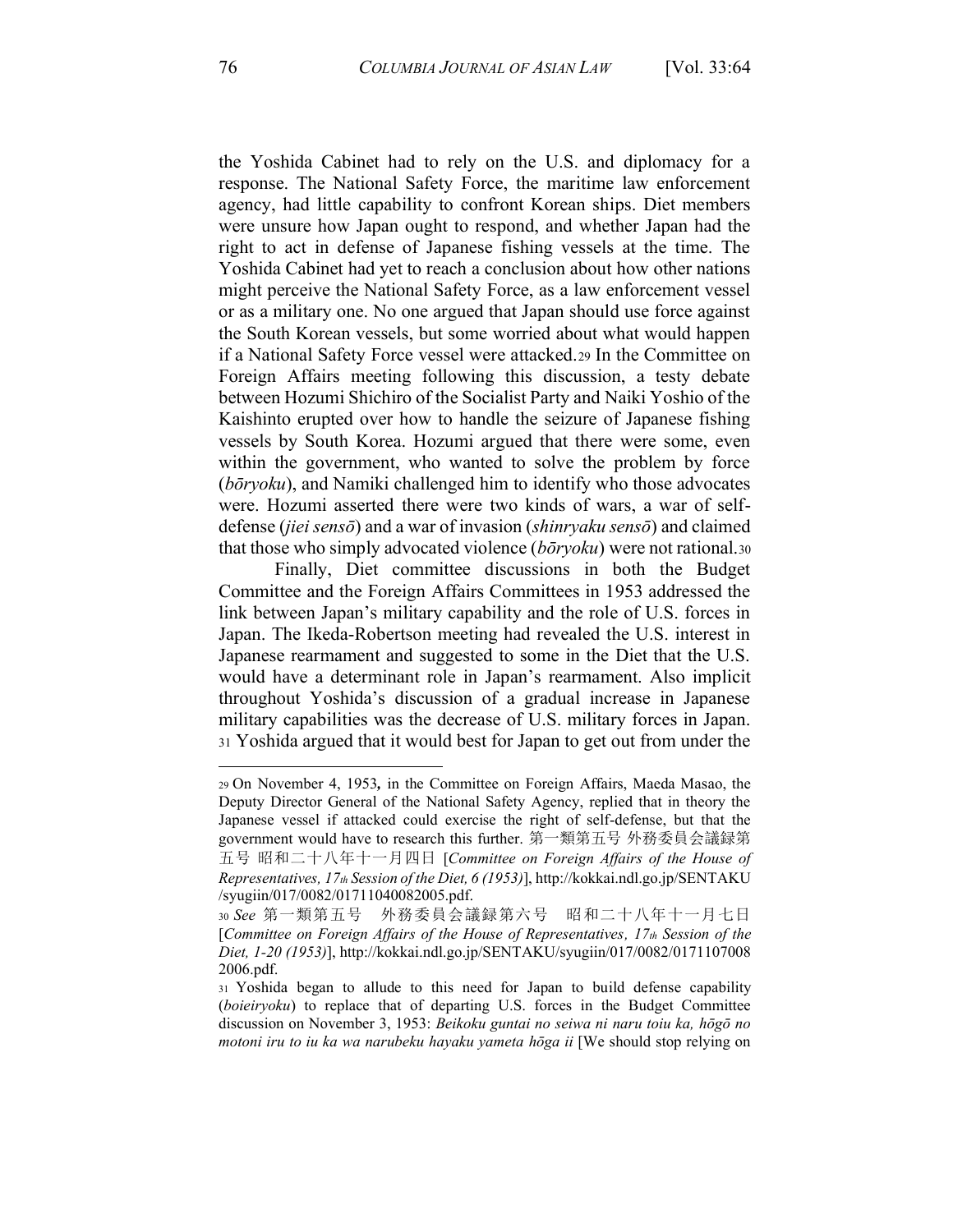military protection of the U.S. military. Miki Takeyoshi of the Hatoyama faction of the Liberal Party made a far more compelling case, arguing that the Constitution did not permit Japan to have the military power necessary for defense, and he suggested that since all three of Japan's conservative parties want to arm Japan and since they had a twothirds majority in the Diet, it would be wise to revise the Constitution and create a Self Defense Military (*jieigun*).32

#### JAPAN'S SOVEREIGNTY AND THE SECURITY TREATY

There was another complaint against Yoshida. The security treaty with the United States had included an article that asked for U.S. help in the case of internal unrest. This did not sit well with many Diet members. Moreover, U.S. role in rearming Japan was becoming suspect as well. Yoshida vehemently denied that his government would rearm along the lines of Washington's ambitious plan, and that the government's assumption had been that the National Safety Force would sustain public order when U.S. forces would respond to a direct invasion of Japan. But the Ikeda-Robertson talks revealed Washington wanted Japan to move quickly to replace departing U.S. forces. The pace of rearmament, if not the scale, would be set by Washington. Japan would have to relieve U.S. forces faster than it expected.

Critique of the security treaty evolved into an argument for some on the left for unarmed neutrality. There were some in the Diet that saw a contradiction in having U.S. forces in Japan at all, since they clearly were "war potential" and thus banned under the Constitution. Others from the leftist Socialist Party argued that any troops at all on Japanese soil were forbidden, including UN forces. This party began to articulate a policy of unarmed neutrality. Socialist Party member Sata Tadakata, for example, argued that Japan support "unarmed pacifism, with no military assistance to others," so as not to "turn Japan into a war harbor."33

U.S. forces or being under the protection of U.S. forces as soon as we can]. 第一類第 十八号 予算委員会議録第四号 昭和二十八年十一月三日 [Budget Committee of *the House of Representatives, 7 (1953)*], http://kokkai.ndl.go.jp/SENTAKU/syugiin/ 017/0514/01711030514004.pdf.

<sup>32</sup> *Id.* at 13.

<sup>33</sup> In Japanese, Sata said, "hibusō heiwashugiwo kenjishi, gunjiteki enjowo ataerubeki dewanai." "Nihonwo sensō no minato to kashite wa naran." 第五部 外務委員会会 議録第六号 昭和二十八年十一月六日「参議院」[Committee on Foreign Affairs, *House of Councilors, 14-15 (1953)*], http://kokkai.ndl.go.jp/SENTAKU/sangiin/017/ 0082/01711060082006.pdf.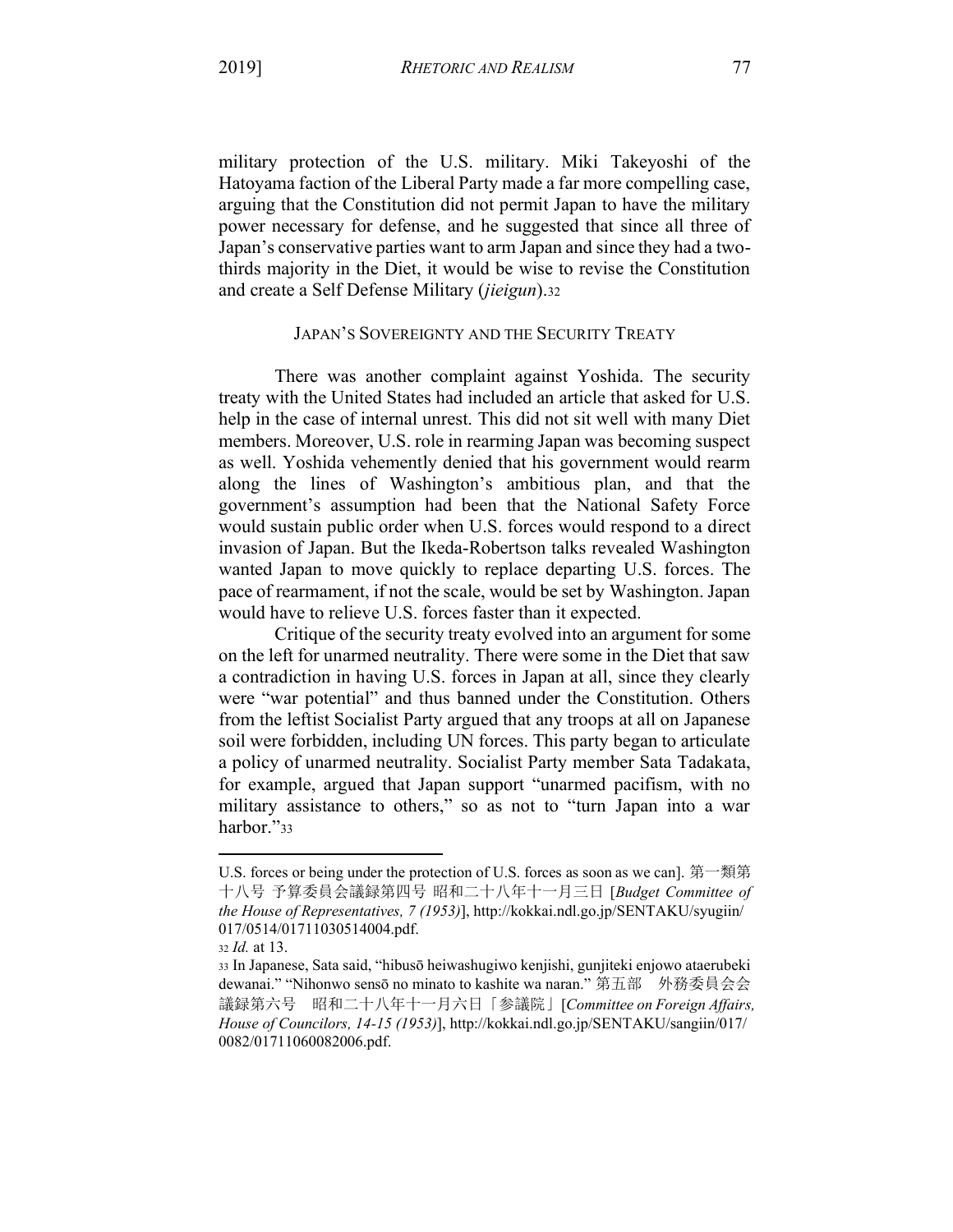Here again the Yoshida Cabinet emphasized the temporary nature of his compromise with the United States. Foreign Minister Okazaki stated that the U.S.-Japan security treaty was not a permanent treaty; it was a temporary one. And, in the preamble to the treaty, the U.S. notes its expectation of a gradual increase in Japan's ability to defend itself to counter indirect and direct invasions. Okazaki explained that this meant that Japan's defense capabilities should grow as the U.S. forces in Japan gradually decreased.34

A week after this discussion, however, Vice President Richard M. Nixon visited Japan, and created a stir.35 In a luncheon speech at the American-Japan Society in Tokyo, Nixon directly addressed Japan's important strategic role in the Far East, calling it "a key bastion in the defense of freedom in Asia." But Japan's National Safety Forces, Nixon pointed out, could not perform this mission. "Now if disarmament was right in 1946, why is it wrong in 1953?...I'm going to do something that I think perhaps ought to be done more by people in public life. I'm going to admit right here that the United States did make a mistake in 1946.<sup>736</sup>

Needless to say, Nixon's visit to Japan stimulated an explosion of criticism against the Yoshida Cabinet in the Diet. *Kaishinto's* Nakasone Yasuhiro took aim first. In the opening Session of the Diet, Nakasone asked what Yoshida thought when he heard Nixon state that disarming Japan was a mistake. Yoshida demurred, saying it was a kind speech. Nakasone thought otherwise, claiming that the constitution was forced on Japan, and that the Japanese people think it should not be revised because they have been led to believe it is the best in the world. This perception, Nakasone thought, had to be undone. He said that if the government did not provide the quality and quantity of military capability necessary to cope with a direct invasion, it would be guilty of slowly strangling (*muzamuza migoroshi ni suru*) Japan's National

<sup>34</sup> *Id*. at 16.

<sup>35</sup> The Nixon Presidential Library describes his speech as follows: Japan, a US ally and a capable free nation, was, according to RN, "a key bastion in the defense of freedom in Asia." However, due to the disarmament of Japan, which had been enforced by the United States following the close of World War II in 1946, its National Safety Forces could not fill this important global role. Nixon followed his own logic to its bold conclusion: "Now if disarmament was right in 1946, why is it wrong in 1953?...I'm going to do something that I think perhaps ought to be done more by people in public life. I'm going to admit right here that the United States did make a mistake in 1946.<sup>\*</sup> Developments by Soviet leaders have compelled the US and other nations to rearmament — and other free nations, including Japan, ought to follow suit. Karen Neis, 1953: VP *Nixon in Japan*, NIXON FOUNDATION (Nov. 15, 2019, 5:55pm), https://www.nixonfoun dation.org/2015/06/1953-vp-nixon-in-japan/. <sup>36</sup> *Id.*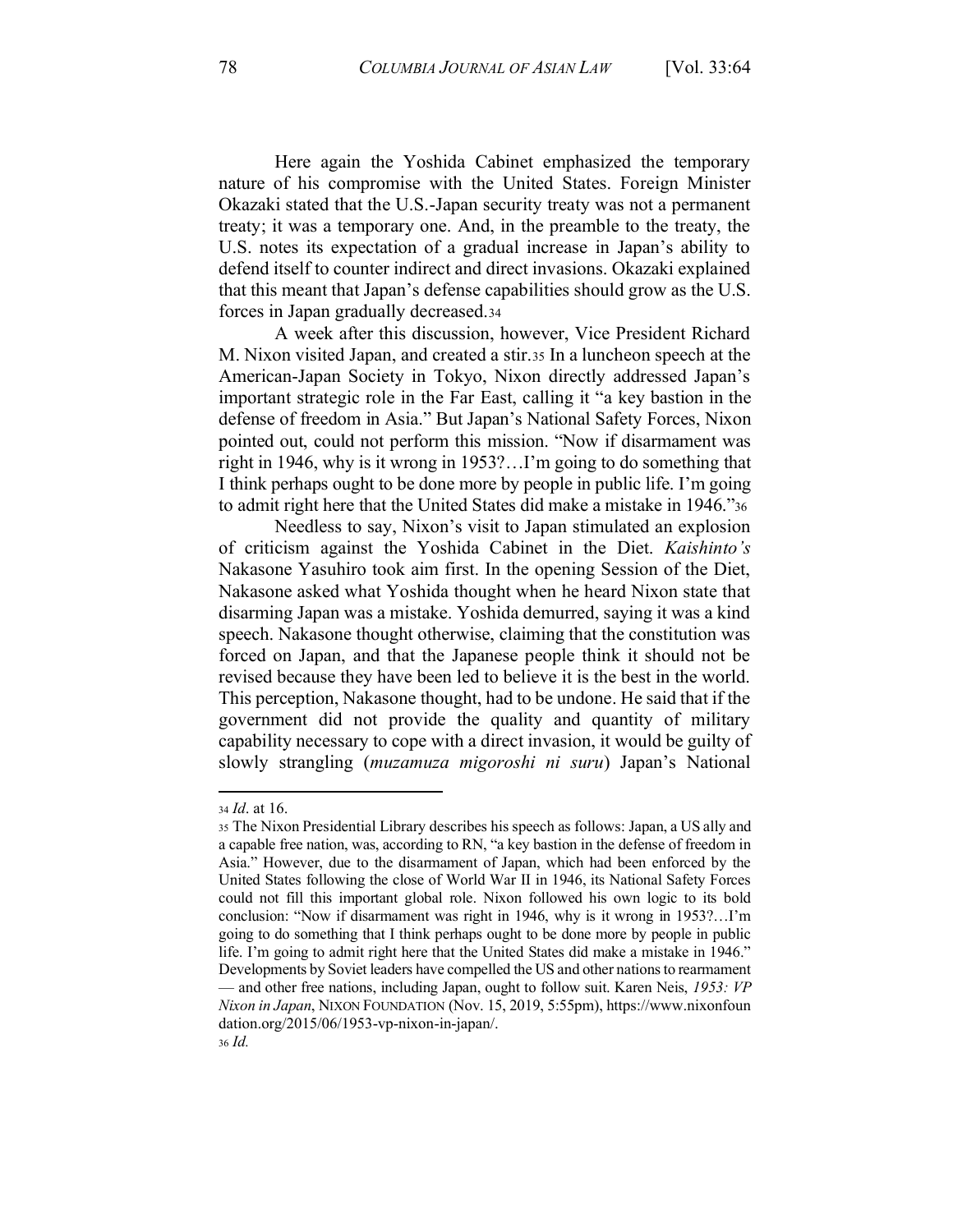Safety Force.37 Nakasone's pent up anger brought ever more harsh and personal criticism of Yoshida. Nakasone accused Yoshida of manipulating meaningless words when he used phrases like "a military without war potential." He called on Yoshida to create a political coalition that would allow Japan to be free finally from the Potsdam Declaration and the San Francisco Peace Treaty instead of allowing Nixon to come to Japan and say what he did and of allowing Korea to make fun of Japan. Finally, he said that Nixon, the president of the Philippines, and Mao Tse-tung were all young men, while Japan was sinking under the weight of being governed by 75-year olds.38

The Socialists also took aim at the Yoshida Cabinet and its rearmament plan. On the left, Aono Buichi charged the government with wasting money "practicing murder" [*hitogoroshi no renshu*] while on the right, Inōe Ryoji, demanded to know why the government was building a self-defense force like a "straw doll" [*wara ningyo*]. 39 Director General Kimura of the National Safety Force protested strongly to this characterization, saying that Japan's forces were working hard.40

Once tempers had calmed, a more serious conversation on legislators' concerns surrounding rearmament developed later in the session. Two Socialist party members raised concerns that would continue to reflect the opposition party's opposition to government rearmament planning for years to come. They also reflected the philosophical divisions over rearmament that would ultimately cause a break up in the party later in the postwar. The first came from the leftist faction of Japan's Socialists. Takata Nahoko argued that only when Japan abandoned its weapons could its security be truly achieved, and she raised concerns about increasing the size of the National Safety Force to transform it into a military. Director General Kimura disagreed, arguing that both ground and maritime capabilities would be required to protect Japan's peace and freedom. He countered the Socialist Party's

<sup>37</sup> 第一類第十八号 予算委員会議録第一号 昭和二十八年十二月二日 [Budget *Committee of the House of Representatives, 18th Diet, 13 (1953)*], http://kokkai.ndl.go.jp/SENTAKU/syugiin/018/0514/01812020514001.pdf.

<sup>38</sup> 第一類第十八号 予算委員会議録第二号 昭和二十八年十二月三日 [Budget *Committee of the House of Representatives, 18th Diet, 4 (1953)*], http://kokkai.ndl.go.jp/SENTAKU/syugiin/018/0514/01812030514002.pdf. <sup>39</sup> *Id.* at 13, 16.

<sup>40</sup> *Id*. at 17.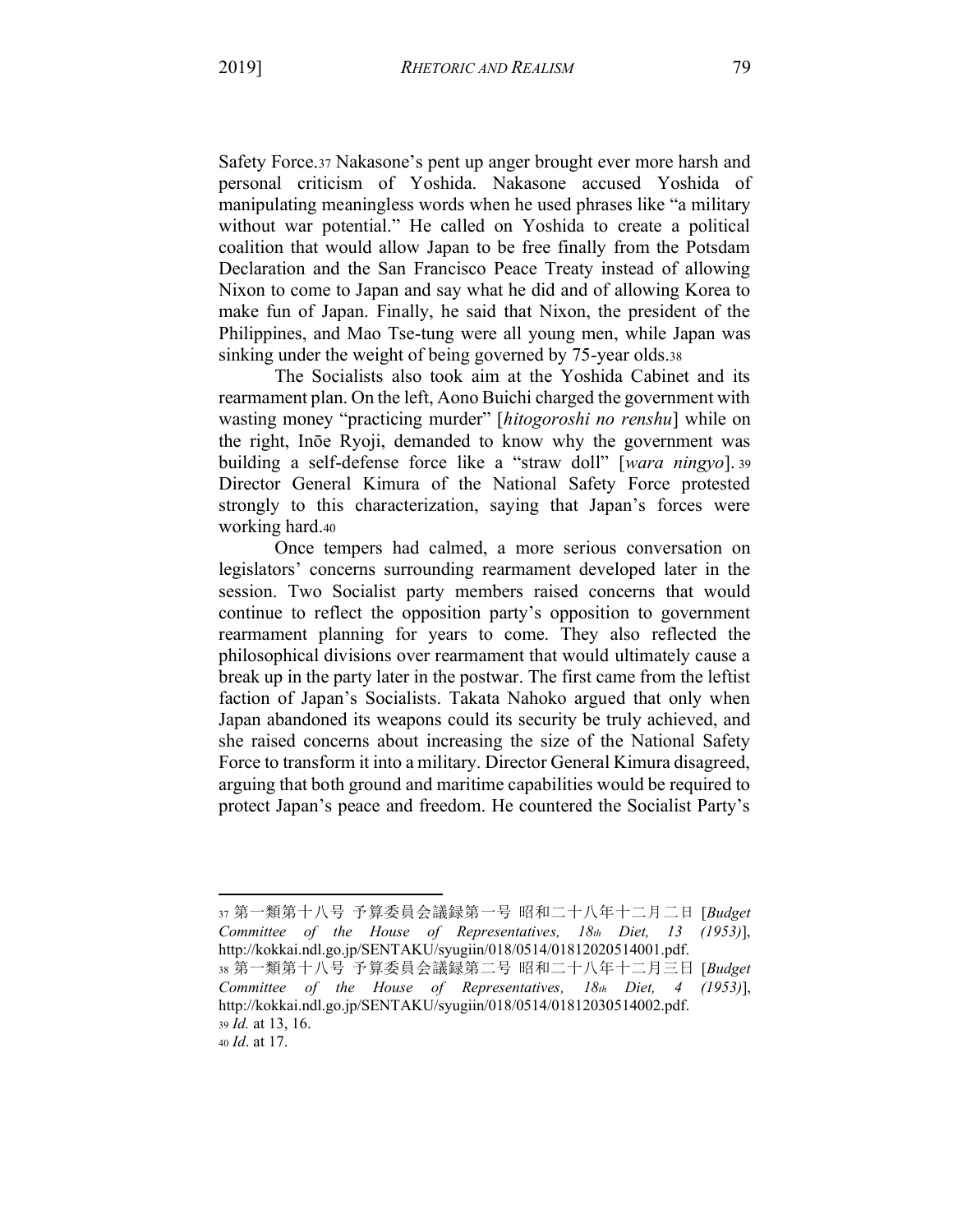claim, saying that "empty-handed neutrality" was a dream and a fairy tale [*yume monogatari*].41

The second Socialist came from the rightist faction of the party. Amata Katsuo raised a more sensitive domestic issue when he pointed out the danger of having members of Japan's prewar military make up the National Safety Force. Kimura took pains to respond to Amata, pointing out that the government was paying close attention to the personnel recruited for the National Safety Force as well as the National Police, being careful not to go down the path of the old military cliques. He emphasized Japan's new civilian control system, and reported that former military personnel were carefully evaluated based on their personalities and skills. Only 26% of National Safety Force officers had been recruited from the prewar military, Kimura reported, as he assured Amata that there was no danger that they would dominate the organization.42

The Diet finally approved the Yoshida Cabinet's legislation creating a Self Defense Force and a Defense Agency that reported directly to the Prime Minister. Two laws, the Self Defense Law and the Establishment of the Defense Agency Law, were passed in the Lower House on May 7, 1954 by a vote of 277-138, and in the Upper House on June 2, 1954 by a vote of 152-79. Once formed, however, the doctrine of this new military needed attention. Diet deliberations on *how* Japan's SDF were to defend Japan began in earnest with the Hatoyama Cabinet, which was in power from 1954 to 1956. In 1955, the Liberal Party and *Kaishinto* would merge, and a new conservative party, the Liberal Democrats, emerged to govern Japan until the 1990s.

Four five-year defense plans were completed by 1972, with defense assistance provided by the United States. U.S. army forces would leave Japan first as President Dwight Eisenhower began to argue for greater reliance on the U.S. nuclear forces rather than forward deployed forces in the 1950s. The U.S. Navy continued to be stationed in Japan, as did the U.S. Air Force. Japan's new Maritime Self Defense Force drew on the naval legacy of the prewar Imperial Navy, and would operate alongside the US Navy thereafter. The new Air Self Defense Force ("ADSF") took time to establish, and it was not until the mid-1960s that the U.S. Air Force would transfer responsibility for air defenses to the ASDF.

<sup>41</sup>第十八部 予算委員会会議録第五号 昭和二十八年十二月八日「参議院」 [*Budget Committee of the House of Councilors, 1-13 (1953)*], http://kokkai.ndl.go.jp/SENTAKU/sangiin/018/0514/01812080514005.pdf. <sup>42</sup> *Id.* at 14.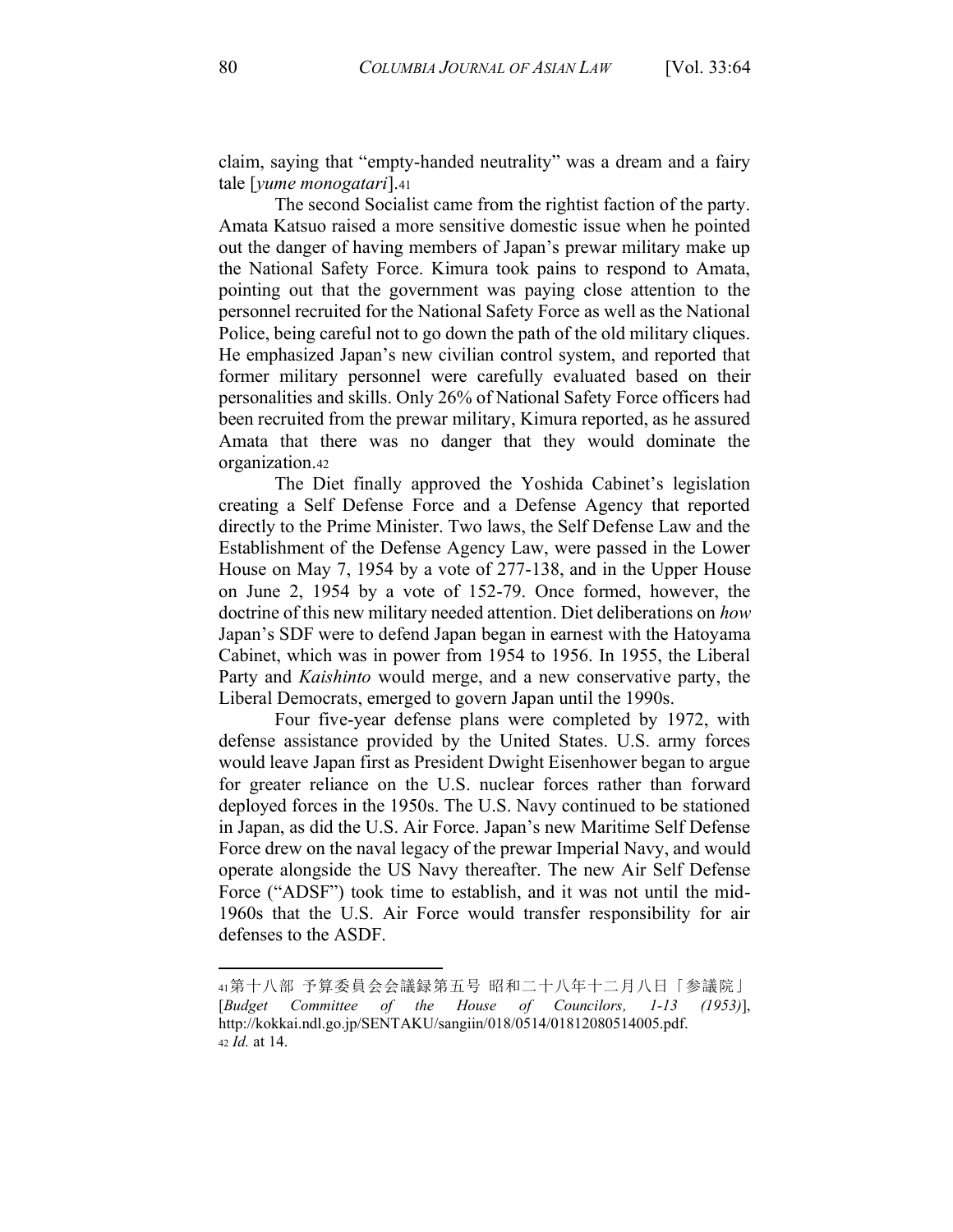Throughout the twenty years of building up the SDF's capabilities, Diet legislators would return again and again to query the meaning of war potential (*senryoku)* and to press the government to define the limits of Japan's military power. The premise of the right of self-defense continued to inform military planning, but time and again the Japanese government needed to declare its commitment to an "exclusively defensive" mission for its postwar military. Diet deliberations would erupt in controversy over what types of weapons the SDF used as well as the missions the SDF were assigned, while Japan's conservatives would push to slowly rearm. And always, the ever-sensitive question of whether Japan's civilians performed adequate oversight over the Self Defense Force would remain central to legislative concern.

## THEN AND NOW...

Asia's increasingly fluid geopolitics has drawn renewed attention to Japan's military choices. The Abe Cabinet has instituted a series of security policy reforms, including the contentious 2014 decision to reinterpret Article 9 to allow the SDF to operate alongside other national militaries. Apart from his laser focus on Japan's defenses, Abe has encouraged Diet deliberation on revising Japan's constitution, including Article 9. For some, this signals a shift in postwar pacifism in Japan; and yet for others, it reflects the growing concern of Tokyo policy makers over the growing use of military power by their neighbors.

And yet, the conversations today continue to echo the early Diet debates over how to interpret Article 9's restrictions on Japan's military power. The question of how to apply the spirit of Article 9 to the task of providing for Japan's defense is just as important today as it was then. Japan's legislators took considerable pains to devise a consensus on what Article 9 allowed, and what it did not. Article 9 has never been revised, and yet Japan maintains one of the most technologically advanced militaries in the world. It remains a non-nuclear power, however.

In 2019, Japan's legislative balance is far different from that of the early 1950s. Then Japan Socialist Party remained a strong critic of Liberal Democrats' defense policy throughout the postwar years, with vociferous Diet members emerging to carry the torch of opposition to rearmament. One of the most artful and successful critics was Okada Haruo, a Socialist legislator in the 1960s. Similarly, there were important conservative voices that continued to push the envelope on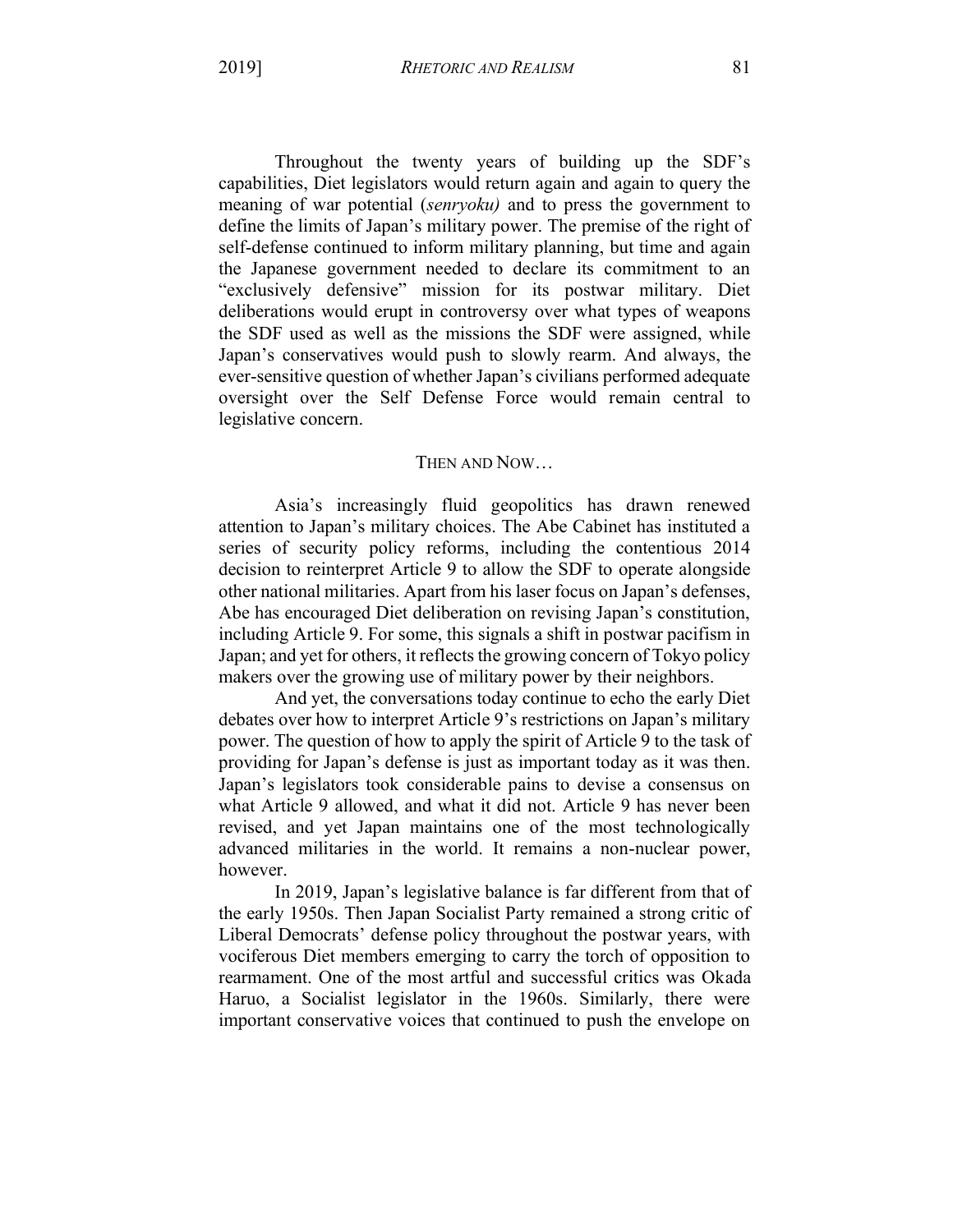Japan's military power. As Director General of the Defense Agency in 1970, Nakasone Yasuhiro argued for a more "autonomous defense" [*jishu bōei*] policy, and as Prime Minister in the mid-1980s, he worked with U.S. President Ronald Reagan to firm up the Western Alliance against the former Soviet Union. Throughout his lifetime, Nakasone led the civil society organization that championed constitutional revision.43

Japan's Liberal Democratic Party has largely led the effort to build greater military self-reliance. The party consolidated and divided; it continued to govern in coalition and then was replaced briefly by an opposition party, and yet once more returned to dominate the Diet. Today, the LDP-led Abe Cabinet is in a far more secure position in the Lower House than the Yoshida Cabinet was in the early postwar years. And yet, the same questions about just how much military power Japan can deploy—and for what purpose—remain.

In 2014, the Abe Cabinet reinterpreted Article 9 to allow Japan's SDF to operate alongside other national militaries, relaxing a long-held restraint on their ability to use force in a coalition setting. But by then, the SDF had already been deployed abroad, in UN peacekeeping operations and in coalitions led by the United States after 9/11. The U.S. has continued in the aftermath of the Cold War to ask Japan to assume a larger military role in regional and global security cooperation, and successive Japanese prime ministers have responded to Washington's evolving burden-sharing demands. They have done so, however, with Diet approval and with conditions imposed on where and how the SDF could operate with U.S. and other allied forces.

Japan's defense debate continues to reflect the concerns raised in the first Diet deliberation on how to interpret Article 9's meaning for the Japanese military. Driven both by the language of Japan's 1947 Constitution, its relationship to the United Nations effort to eradicate the use of force globally and by the emerging dynamics of international politics, Japan's politicians found common ground on the norm of military self-restraint and the realities that shaped how Japan could provide for its security.

Japan's legislators have repeatedly returned to this early political debate over Article 9's meaning as they sought to adapt their nation's defense policy. Alliance with the United States brought greater

<sup>43</sup> Nakasone Yasuhiro (中曽根 康弘), Kokumin kenpō seiten e no michi – Nakasone Yasuhiro no kenpōron no kiseki (国民憲法制定への道 : 中曽根康弘憲法論の軌跡 ) [THE PATH TO ESTABLISHING THE JAPANESE PEOPLE'S CONSTITUTION - THE EVOLUTION OF NAKASONE YASUHIRO'S THINKING ON JAPAN'S CONSTITUTION] (2017).